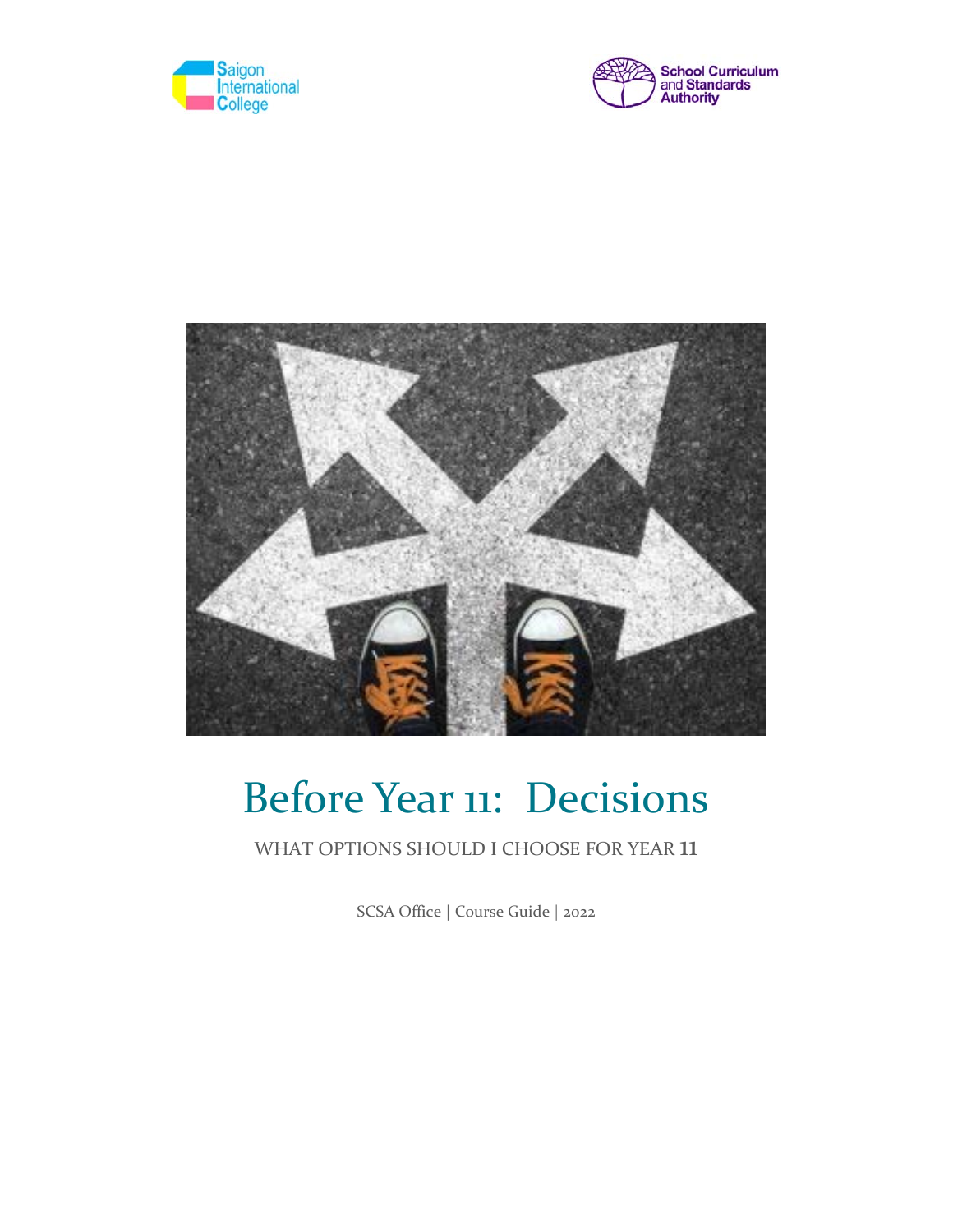Copyright notice: Saigon International College 2022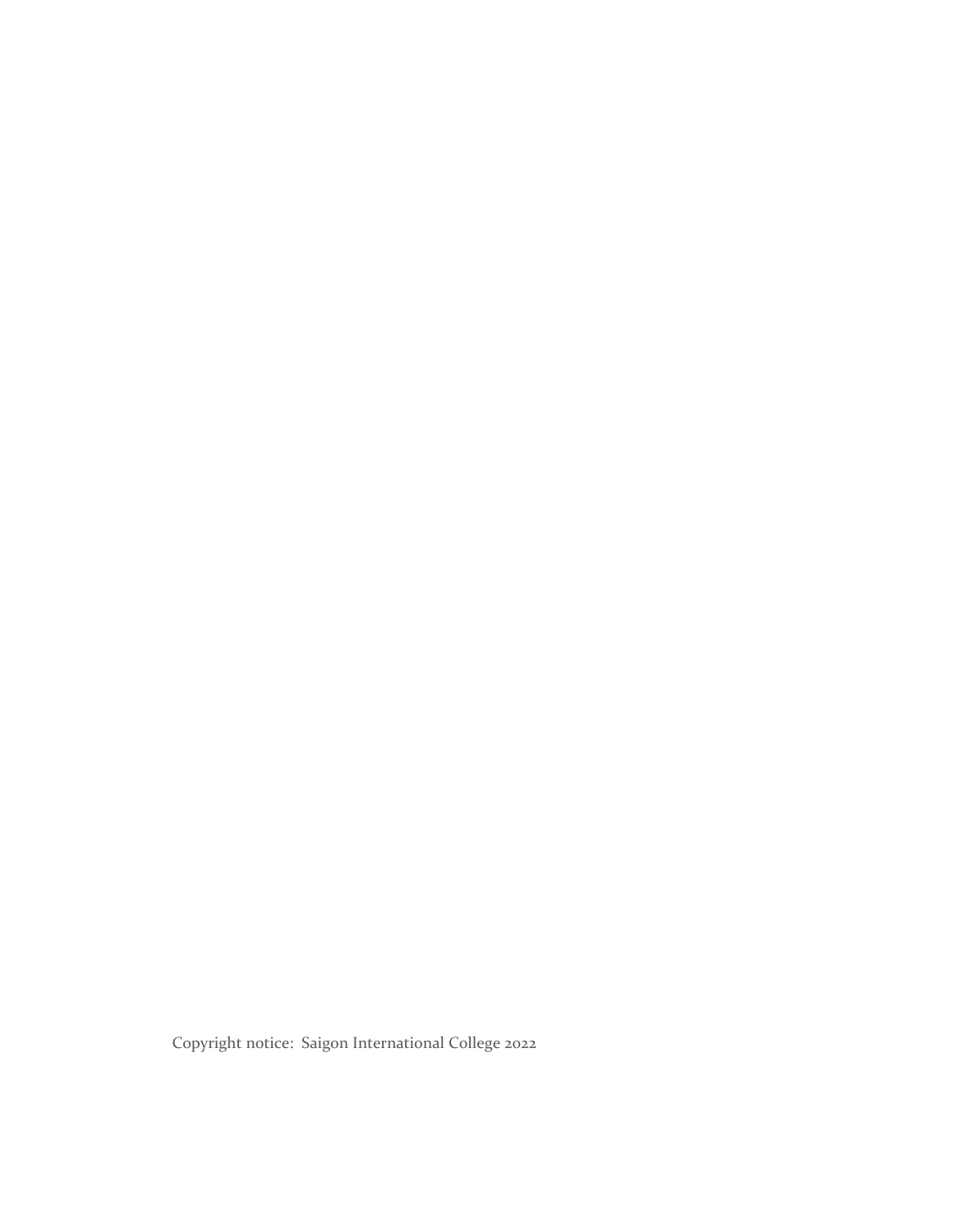## What am I studying for?

The Western Australia Program offered by SIC allows students to study for the Western Australia Certificate of Education (WACE) which is the main gateway to higher education either in Australia, Vietnam or around the world.

## WHAT IS THE ATAR?

The ATAR is a rank between 0.00 and 99.95 that provides a measure of your overall academic achievements relative to other students.

## WHAT IS IT USED FOR?

This helps universities rank applicants for positions at university as well as scholarship eligibility.

# **WACE**

**Western Australia Certificate of Education** 

Students that qualify for the WACE may also qualify for the Australian Tertiary Admission Ranking (ATAR) which is used by universities in Australia, as well as around the world, for student admissions and scholarship eligibility.

All students completing Year 11 and Year 12 at SIC will receive a Western Australian Statement of School Achievement (WASSA) which details your course work and achievements.

### WACE Requirements

For international students the requirements to achieve WACE can be summarised as follows:

- − 20 course units studied over Year 11 and Year 12 with a minimum of 10 Year 12 units.
	- − Four (4) units of EALD or English, including at least one pair from Year 12
	- − One pair of Year 12 units from List A (Arts/Languages/Social Sciences) BME, Economics, EALD, English
	- − One pair of Year 12 units from List B (Mathematics/Science/Technology)
		- − ACF, AIT, Chemistry, Computer Science, Design, Human Biology, Mathematics, Physics, Psychology
- − Achievement of at least 14 C grades or higher in Year 11 and Year 12 units, including at least 6 C grades in Year 12 units
	- − For a year‐long course, the **final** mark and grade counts as 2 Cs. For a semester course (Unit 1 or Unit 2), the final mark/grade of the relevant semester counts as one C.
- − Completion of at least four Year 12 ATAR courses
- − Achievement of the literacy and numeracy standards (OLNA)<sup>1</sup>

 <sup>1</sup> More information on OLNA is available in Appendix B: OLNA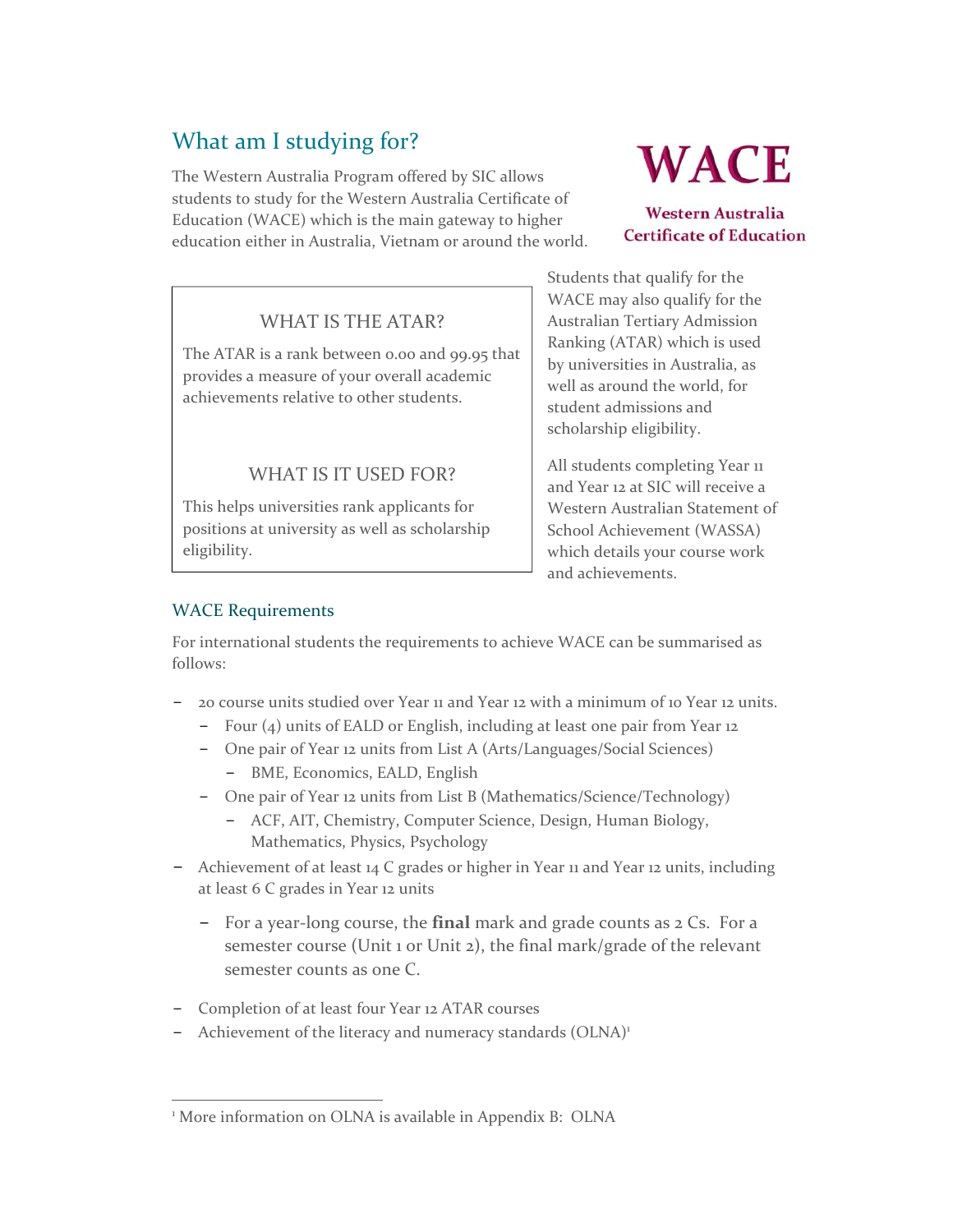## ATAR vs General: What should I know?

ATAR courses are more academically challenging than General courses. At the end of Year 12, students enrolled in ATAR courses must sit for externally set exams (WACE Examinations) whereas Year 12 General courses sit for an Externally Set Task which is calculated into their marks.

ATAR courses are required to calculate the ATAR ranking for university admissions and scholarship eligibility.

### Can I change my mind?

SIC allows Year 11 students to change their course options prior to beginning school, during the first week of Semester 1, and before the start of Semester 2.

Year 12 students can change options prior to the first weeks of Semester 1. There are NO changes permitted during the Academic Year – the student's only option is to withdraw from the course after the deadline.

#### What to consider when choosing a course option or changing a course option

It is recommended that you choose the most challenging course available that you have the ability to do well in. For example, if you are interested in business, you should consider ATAR courses in BME, Economics and/or ACF before you choose General courses.

Changing from an ATAR course to a General course will lessen your academic burden however depending on your overall course choices it may make you ineligible for WACE and the ATAR.

You are allowed to apply for special consideration to change from a General course in Y11 to an ATAR course in Y12. A Year 12 ATAR course (Units 3 and 4) presumes you have knowledge of the material covered in Year 11 (Units 1 and 2). Although you can apply for special consideration, you need to "make up" the missing knowledge sets to be able to succeed in the course and pass the WACE examination. This takes a great effort on your behalf and is therefore not recommended without a firm commitment from you. You should seek the advice of the teachers that teach the course for guidance on whether you should do this.

Please see Appendix D for the SIC Policy on Course Studies for Y<sub>11</sub> and Y<sub>12</sub>.

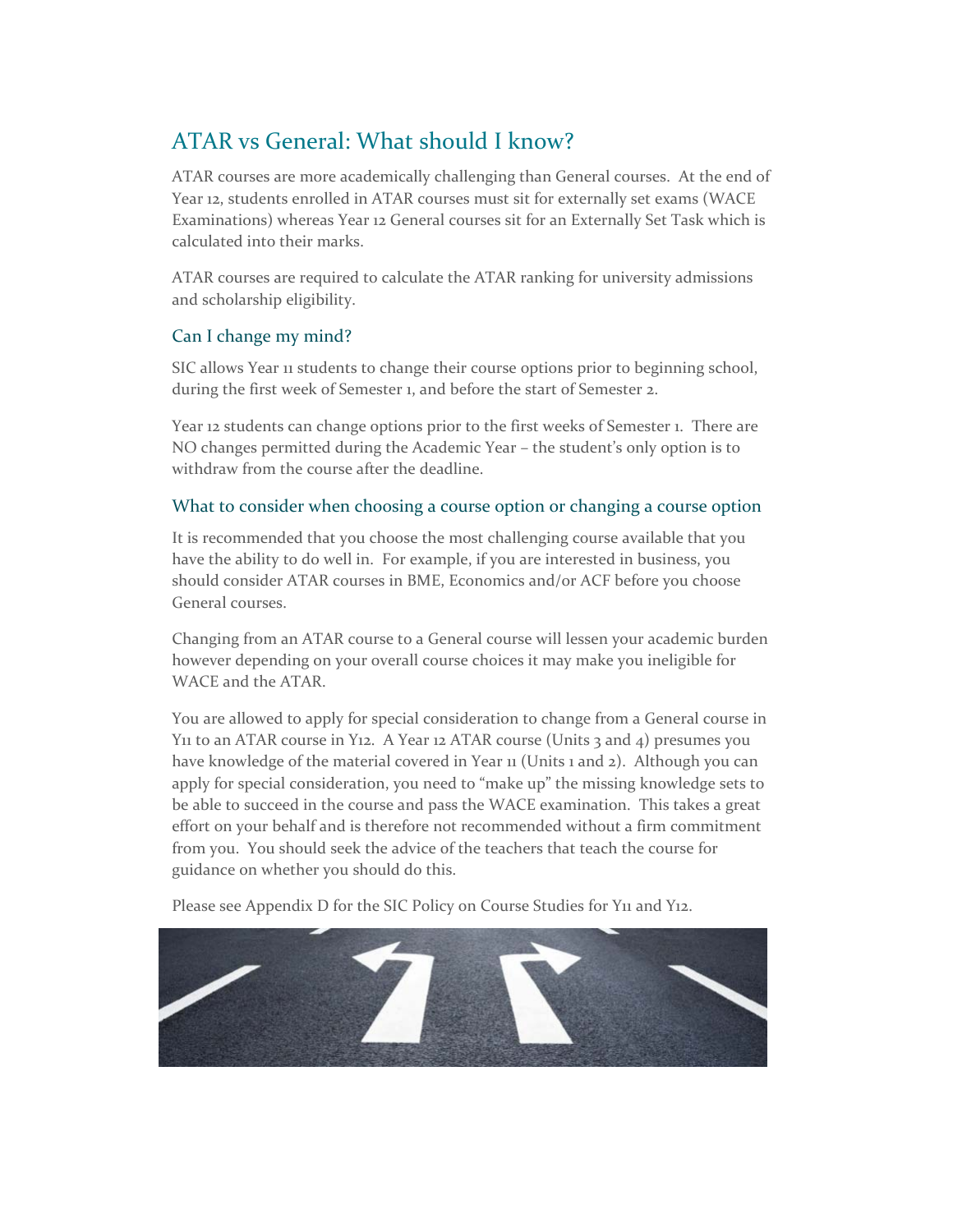#### Here are some visual guidelines to some of the choices available:

#### MATHEMATICS



### ENGLISH/ENGLISH AS AN ADDITIONAL LANGUAGE OR DIALECT



- All Year 11 EALD ATAR students must apply to SCSA during Year 11 in order to study Year 12 EALD ATAR. Applications are submitted online through the SCSA student portal. Details of this process will be given to students once they receive their WACE student number at the beginning of Year 11.
- Enrolment in Year 12 EALD ATAR is subject to SCSA approval. If you are not approved for Year 12 EALD ATAR, you must enrol in either EALD General or English ATAR.
- NB: English ATAR is for **native** English speakers and should **not** be considered by students whose second language is English.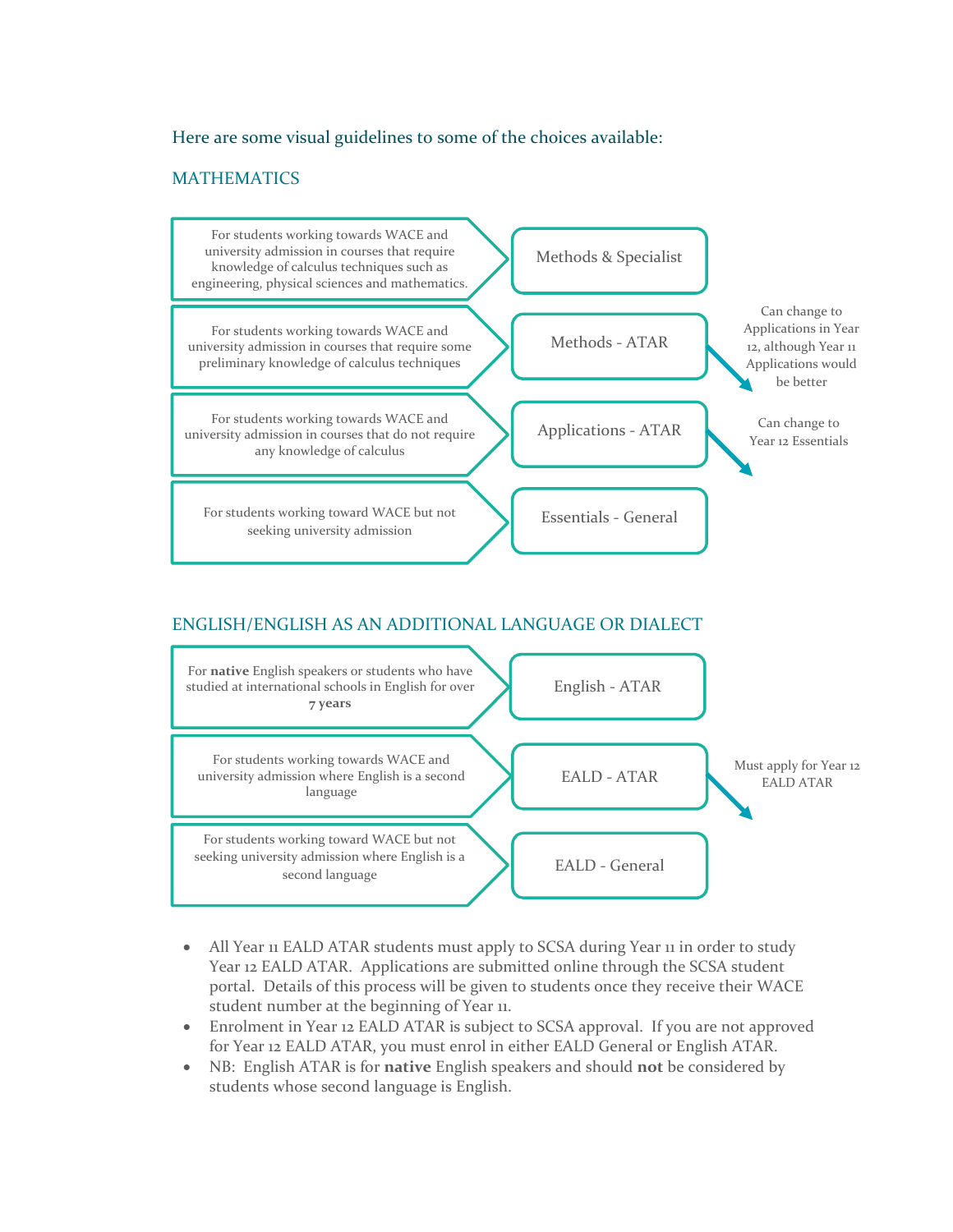#### BME \* ECONOMICS \* ACF



Entering into Year 11, you may choose either ATAR or General courses based on your own future goals and aspirations. It is recommended that you take a course that is most challenging of which you are capable. As mentioned above: you can move from an Year 11 ATAR course in the subject to a General course – However, you must apply for special consideration to move from a General course to an ATAR course.

#### HUMAN BIOLOGY \* CHEMISTRY \* PHYSICS \* PSYCHOLOGY

These courses are only offered as ATAR courses.

#### APPLIED INFORMATION TECHNOLOGY \* COMPUTER SCIENCE \* DESIGN

These courses are only offered as General courses

## Do you already know what undergraduate course you want to pursue?

If you already know the direction you want to head in or even which university you want to attend then great! You can research a specific university and/or your area of study to find out which SIC courses are prerequisites or recommended.

Below is a table of a sample of university study areas with recommended courses to take to prepare for them. They could be prerequisites or recommendations depending on the university. This is only indicative of what universities may require or recommend. You need to do your own research for your chosen path and university!

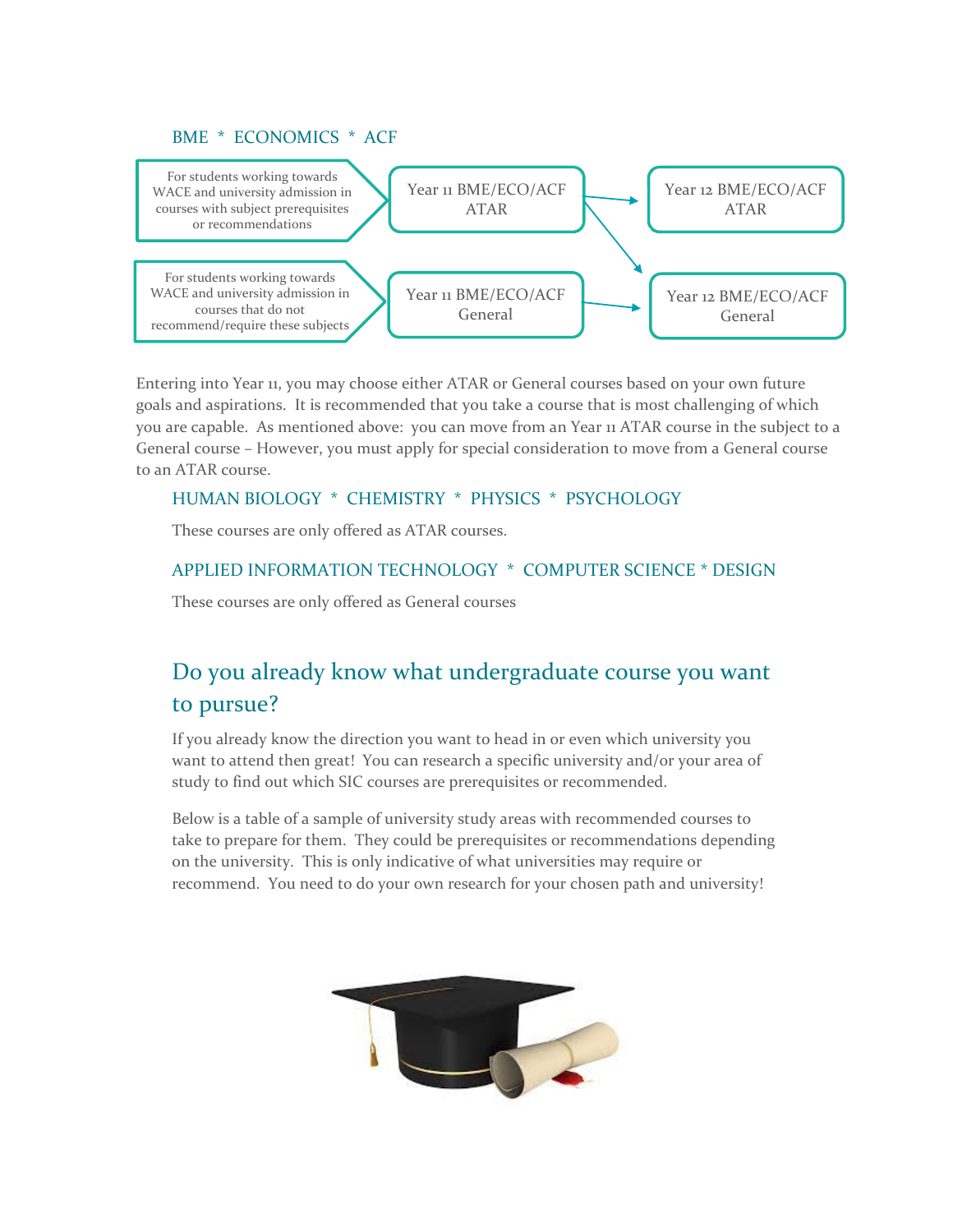## A SAMPLE OF SOME RECOMMENDED COURSES BASED ON YOUR PLANNED UNIVERSITY COURSE OF STUDY:

| University course of study          | <b>SIC</b> courses                                                                        |
|-------------------------------------|-------------------------------------------------------------------------------------------|
| Accounting                          | Mathematics: Applications, ACF                                                            |
| <b>Business Administration</b>      | Mathematics: Applications, BME                                                            |
| <b>Business Information Systems</b> | <b>Mathematics: Applications</b>                                                          |
| <b>Chemical Engineering</b>         | Mathematics: Methods, Physics, Chemistry,<br><b>Mathematics Specialist</b>                |
| Chemistry                           | Chemistry, Mathematics: Methods, Mathematics<br>Specialist, Physics                       |
| Civil and Construction Engineering  | Mathematics: Methods, Mathematics: Specialist,<br>Physics and Chemistry                   |
| Commerce                            | Mathematics: Applications, Mathematics: Methods                                           |
| <b>Computer Science</b>             | Mathematics: Methods, Mathematics: Specialist,<br>Physics, Computer Science and Chemistry |
| Computing                           | Mathematics: Applications, Mathematics Specialist                                         |
| Economics                           | Mathematics: Applications, Economics                                                      |
| Engineering                         | Mathematics: Methods; Mathematics: Specialist;<br>Physics; Chemistry                      |
| Finance                             | Mathematics: Applications, ACF                                                            |
| Health                              | Mathematics: Applications, Human Biology,<br>Chemistry                                    |
| Management                          | Mathematics: Applications, BME                                                            |
| Marketing                           | Mathematics: Applications, BME, Design                                                    |
| Mathematics                         | Mathematics: Applications, Mathematics Specialist                                         |
| <b>Mechanical Engineering</b>       | Mathematics: Methods, Physics, Chemistry,<br>Mathematics Specialist                       |
| <b>Nursing</b>                      | Human Biology                                                                             |
| Physics                             | Physics, Mathematics: Methods, Mathematics<br>Specialist, Chemistry                       |
| Physiotherapy                       | Chemistry, Human Biology, Physics, Psychology                                             |
| Psychology                          | Mathematics: Applications, Psychology                                                     |
| Software Engineering                | Mathematics: Methods, Mathematics: Specialist,<br>Physics and Chemistry                   |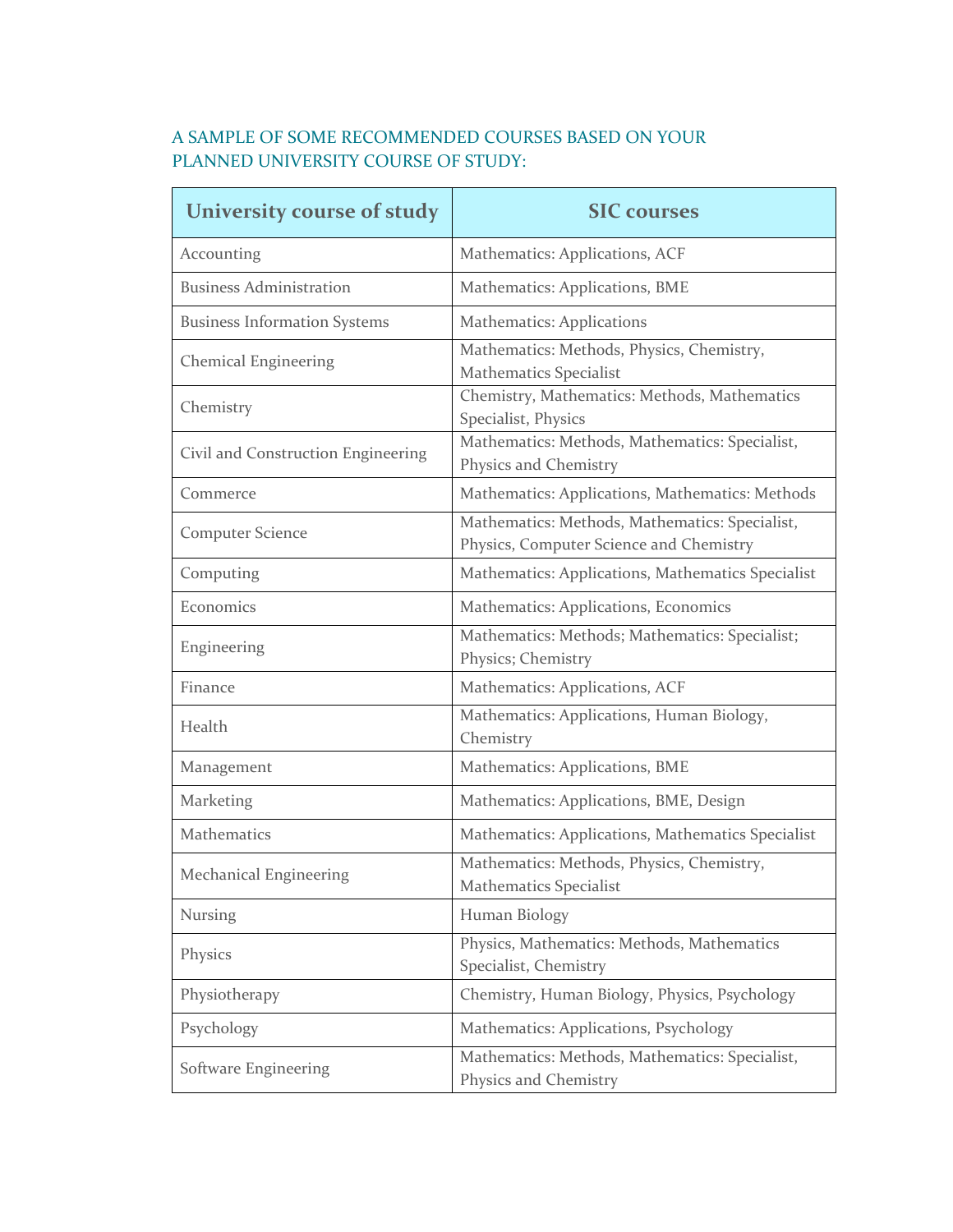## What options are available?

SIC offers a variety of courses for Year 11 and Year 12.

| List A (Arts/Languages/Social Sciences)      | List B (Mathematics/Science/Technology) |
|----------------------------------------------|-----------------------------------------|
| <b>Business Management and Enterprises</b>   | Accounting and Finance                  |
| Economics                                    | Applied Information and Technology      |
| English                                      | Chemistry                               |
| English as an Additional Language or Dialect | <b>Computer Science</b>                 |
|                                              | Design                                  |
|                                              | Human Biology                           |
|                                              | <b>Mathematics Essentials</b>           |
|                                              | <b>Mathematics Applications</b>         |
|                                              | <b>Mathematics Methods</b>              |
|                                              | <b>Mathematics Specialist</b>           |
|                                              | Physics                                 |
|                                              | Psychology                              |

For a detailed description of the course types please see Appendix A at the end of this brochure.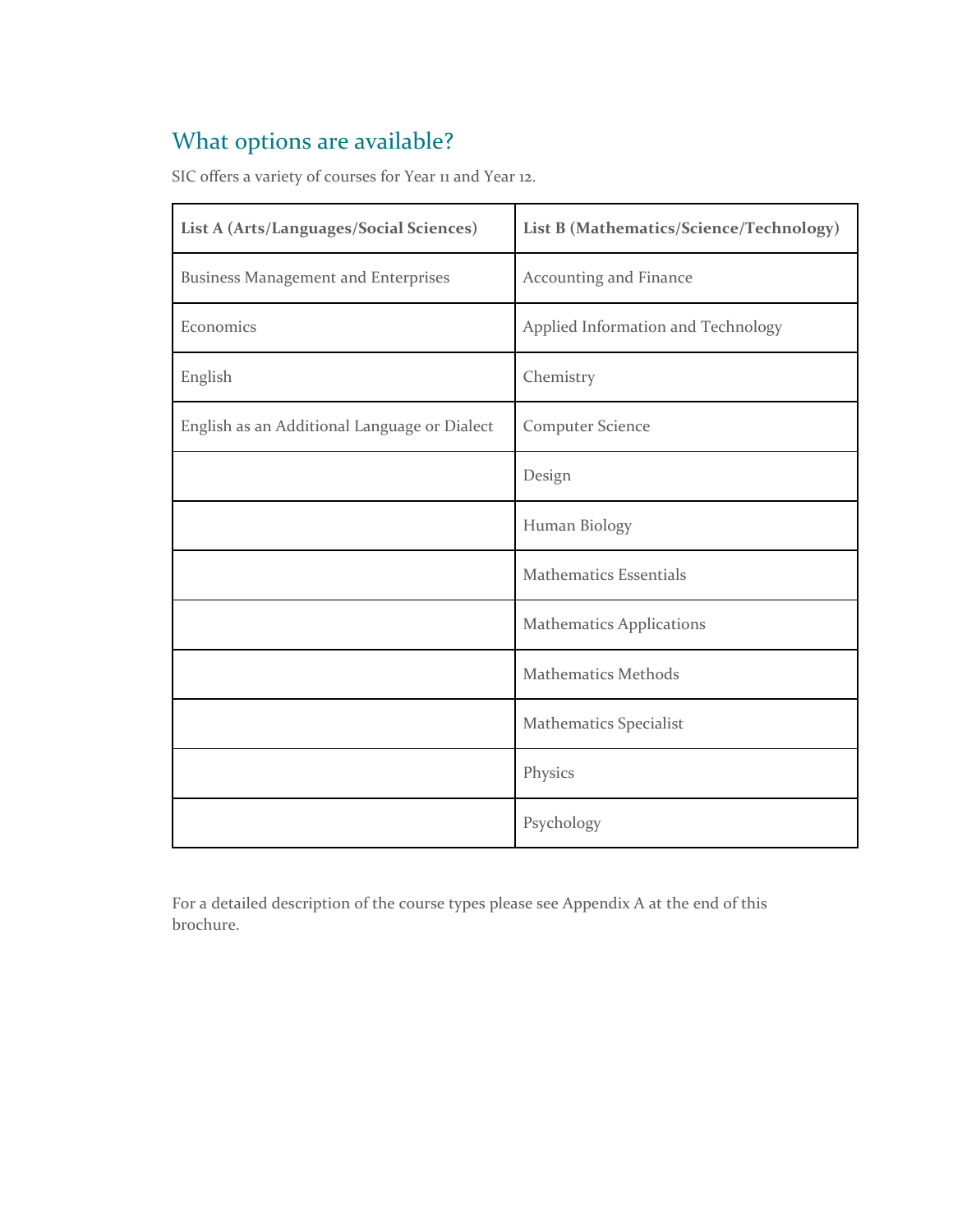## How do I know which courses I should take?

First of all, you need to take a look at yourself and think about your future – and not just for Year 11 and Year 12 – but what do you want to do beyond that!

Are you looking at continuing your education, getting a job or doing an apprenticeship? Most of you at SIC are planning on continuing your education at college or university. You need to think about what you may want to take at a higher level and then choose your options for Year 11 and Year 12 to allow you to pursue your goals.

## Introspection:

#### WHAT DO YOU LIKE TO DO?

Are you an outdoors person or do prefer to be inside?

Do you enjoy working with computers and new technology?

Do you enjoy organising yourself and others for school or for leisure activities?

Do you have an outgoing personality and enjoy interacting with people?

Do you like to take things apart and figure out how they work?

Do you enjoy working with others or on your own?

Do you have an original and creative mind?

Do you enjoy helping others?

Do you enjoy learning about how the body works and how you can heal it?

Do you enjoy maths and like to work with numbers, equations and finances?

#### WHAT ARE YOU GOOD AT?

We all have skills that we are good at naturally and others we enjoy and want to learn more about. Consider your own academic skills and interests. What subjects do you most enjoy studying? Often, these subjects are also subjects that you do well in as we all like to do well in subjects we enjoy and are interested in.

Research jobs that require these skill sets and interests that you have. You might be surprised at future study and job opportunities can coincide with your own unique set of skills and interests.

Don't forget to consider your skills and interests outside of the classroom. Extracurricular activities and hobbies can lead to a future educational and career path.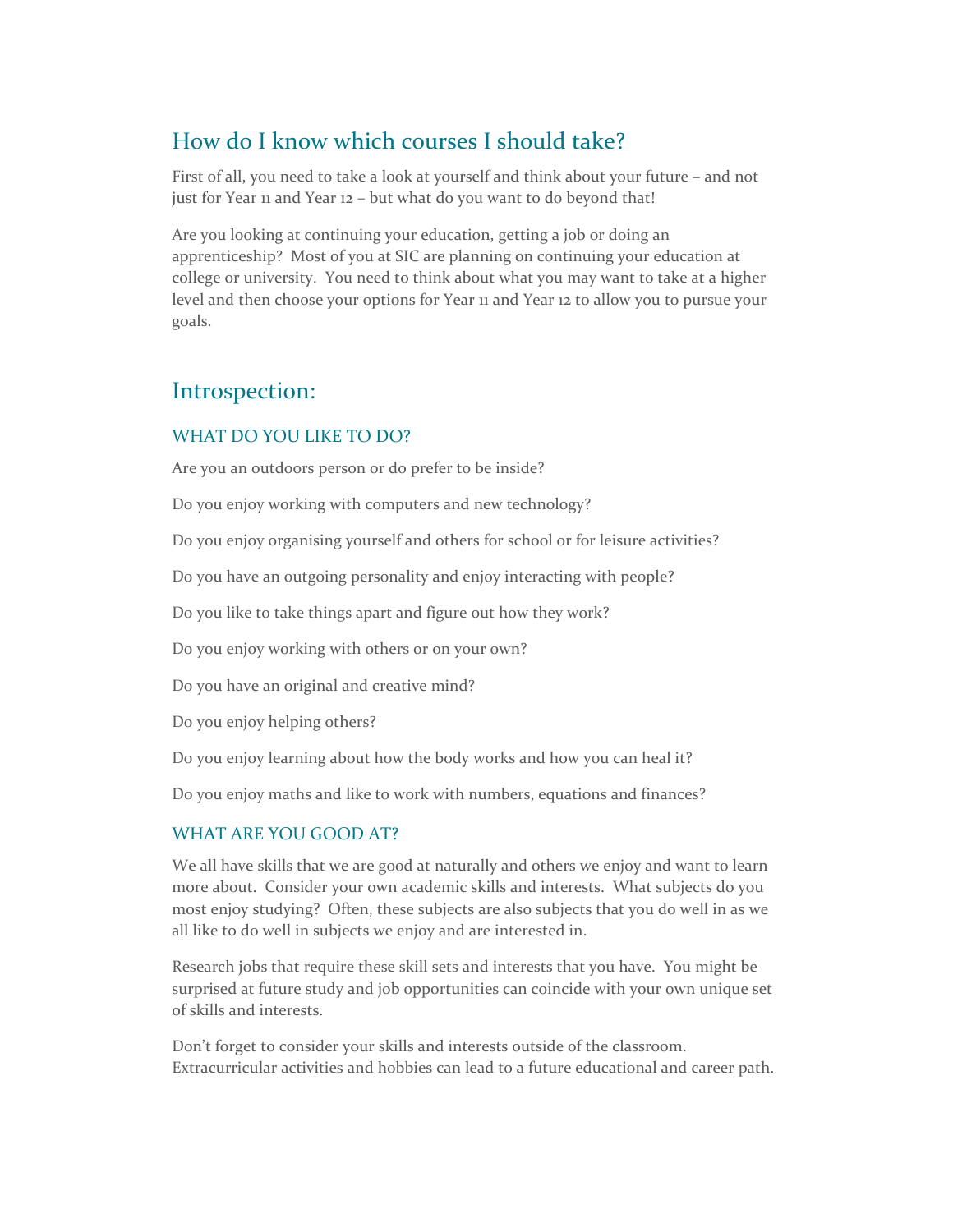#### WHO MOTIVATES YOU? WHAT INSPIRES YOU?

Look around you. Do you have any role models? Have you read a book or an article, seen a movie or television show, that motivates you to do your best either in school, life or both?

Consider your mom or dad, other family members, neighbors, friends, friend's family members and teachers. Think about what it is that they do that inspires you. Is it their job that you find interesting? Is it how they relate to other people around them? Is it their presence and sense of control? Is it their dedication to a project or profession?

We can look at the people and things that motivate us and look to the future and plan accordingly.

*Remember: there are many paths to reach your goals. You should always consider the "backup plan" or Plan B, or Plan C.*

#### WHO CAN YOU TALK TO?

You should always consider the resources you have readily available to help you make these decisions. Take a step back and think about who you can ask for advice:

- Parents, family members: ask them about their choices in life.
- Teachers: they know your academic abilities and strong suits, they may be able to suggest careers that you would do well at.
- Friends: have they done any research that you find interesting? Do you share common interests and goals?
- Have you tried volunteer work in an area of interest? (Some SIC students have interned at Family Medical Practice to get experience in their field of interest).
- Be aware of career fairs and university expositions that may be held throughout the year. SIC hosts activities and information sessions with various universities both in Vietnam and abroad.
- Search the internet for undergraduate subjects that you are interested in. Make a list of universities that offer special programs in your area of interest. Browse through the university's website and see what you find out. Contact them for more information.

#### BRAINSTORMING!

Spend the time to gather your thoughts on paper. Not necessarily in an organised fashion, but a proper brainstorm where you write down the ideas that pop through your head no matter how silly or farfetched. Some of the best ideas in the world come from a brainstorming session.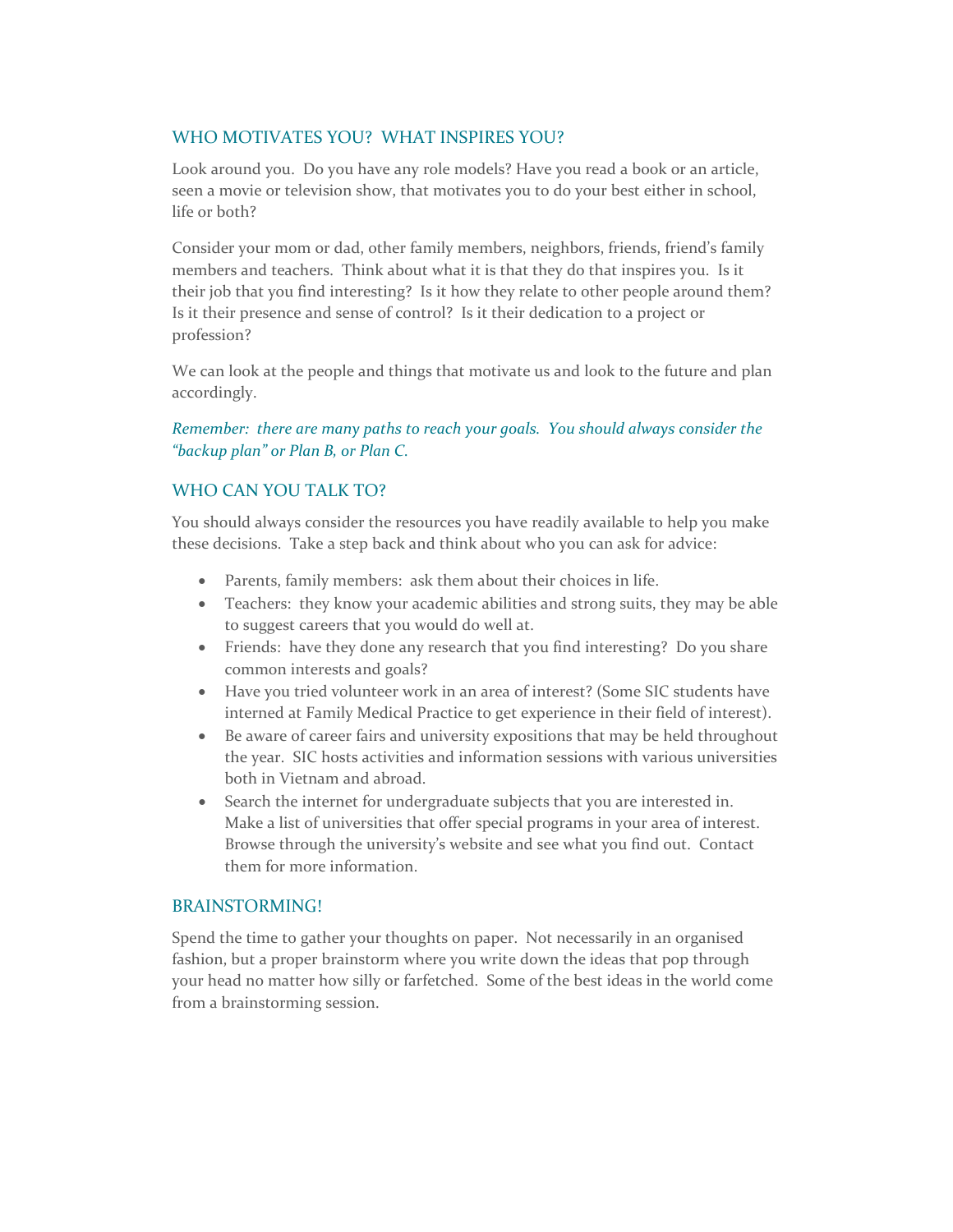## What to do next?

## Follow the steps, filling in the worksheets to help guide you to some course selections.

Below are two worksheets and a table that are provided for you to take the above information you gathered and put them into the worksheet and work with the table to help identify areas study that may suit you.

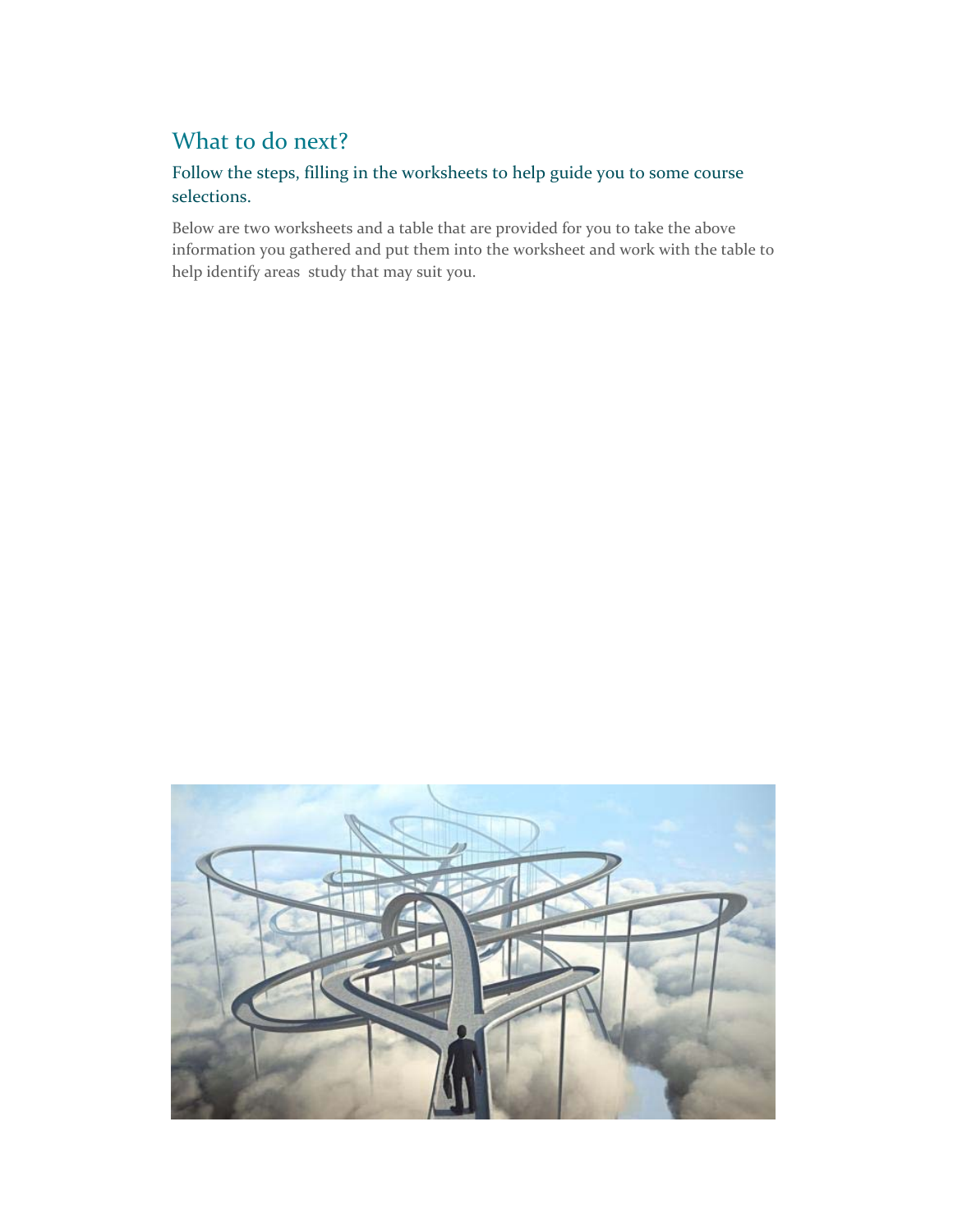## Worksheet 1: Who am I?

| What am I interested in?                     |  |
|----------------------------------------------|--|
|                                              |  |
|                                              |  |
| My personal qualities are:                   |  |
|                                              |  |
|                                              |  |
| My skill sets can be described as:           |  |
|                                              |  |
|                                              |  |
| Who/What motivates me?<br>Who can I talk to? |  |
|                                              |  |
|                                              |  |
|                                              |  |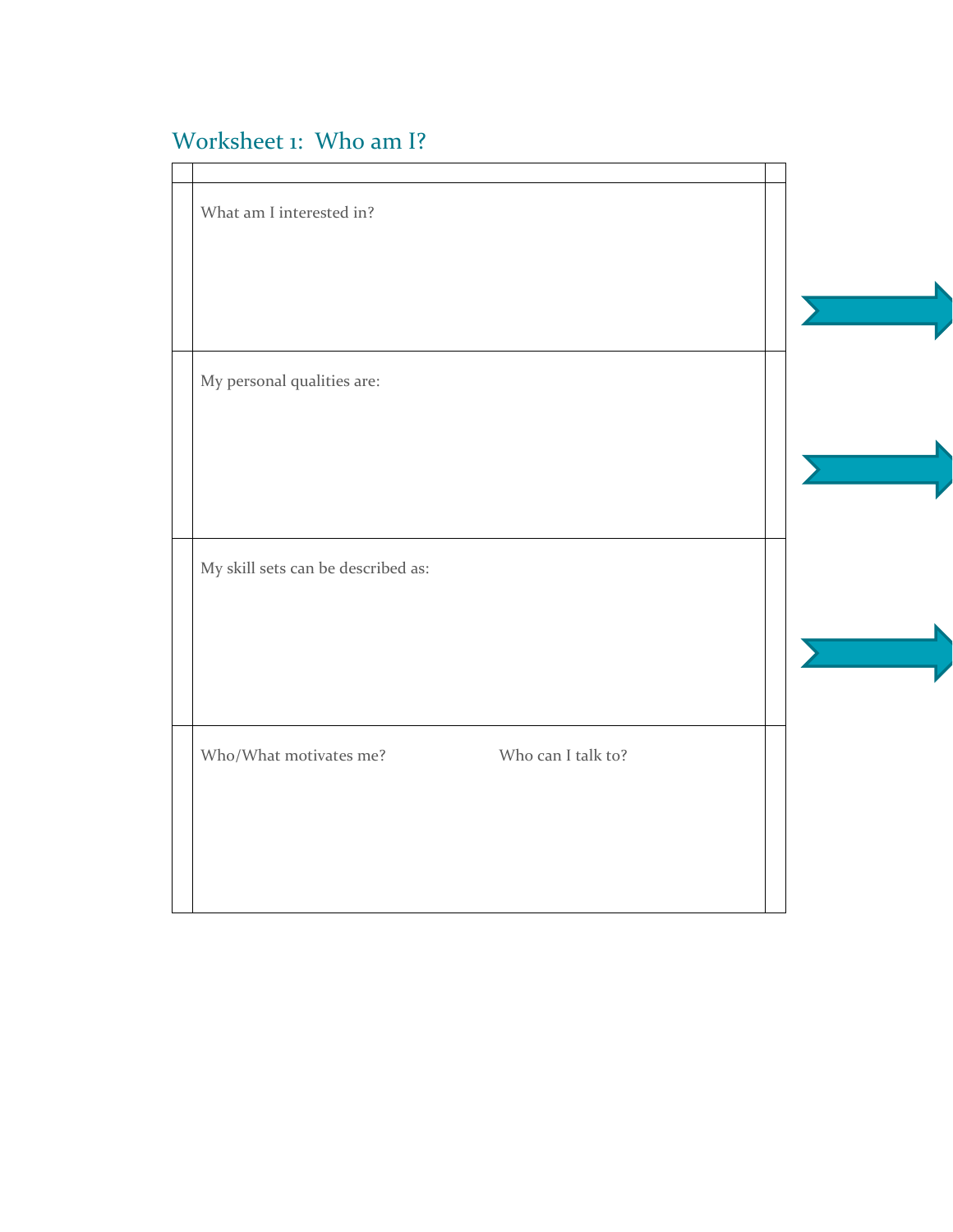## Worksheet 2:

|           | Areas of study that<br>match my interests,<br>qualities and skills | What careers use<br>those skills? | What university<br>courses could I study? | What SIC courses<br>could I choose? |
|-----------|--------------------------------------------------------------------|-----------------------------------|-------------------------------------------|-------------------------------------|
| Interests |                                                                    |                                   |                                           |                                     |
| Qualities |                                                                    |                                   |                                           |                                     |
| Skills    |                                                                    |                                   |                                           |                                     |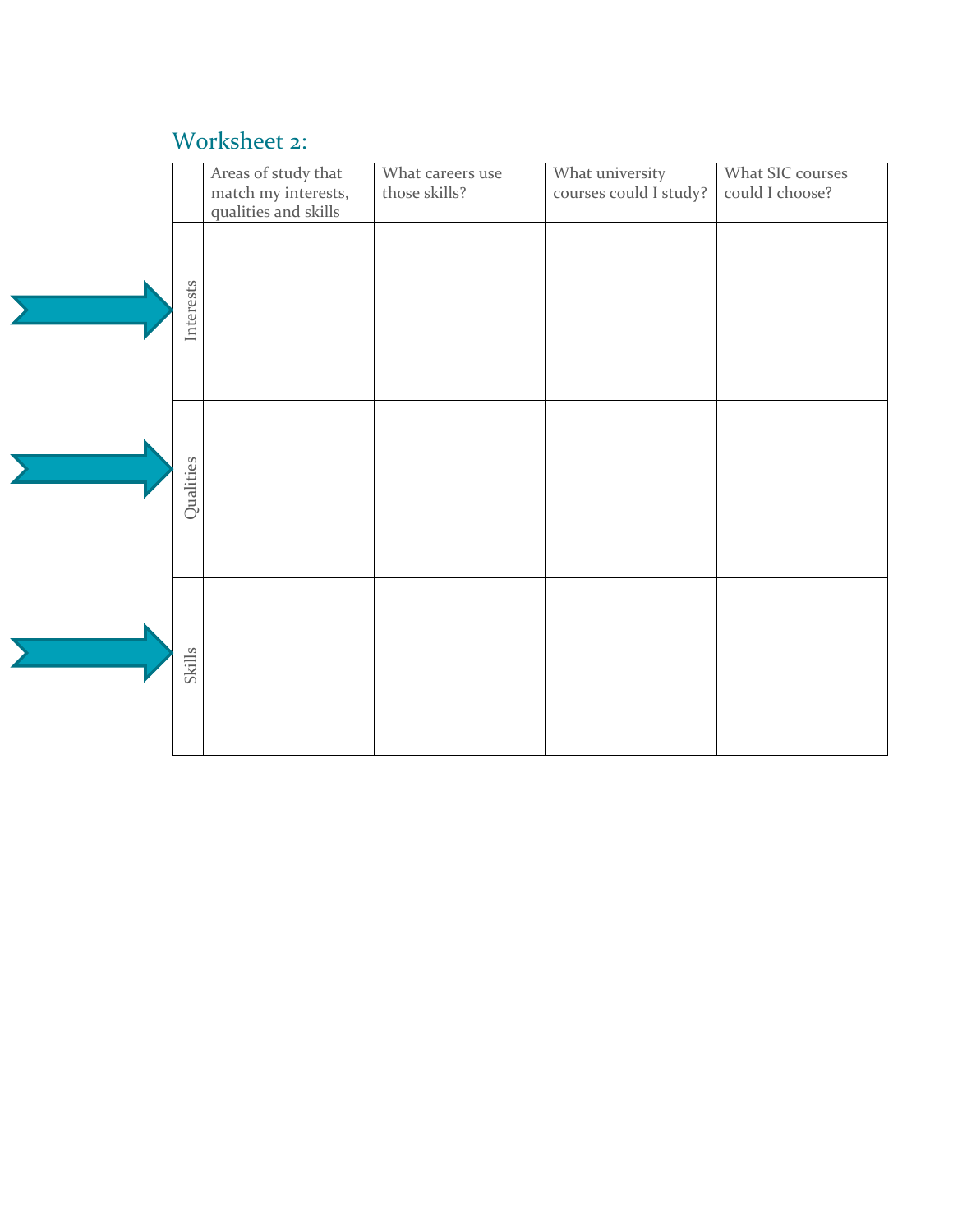# Ideas about Options

## Although not a complete list, please use the tables below to help you in your thought process of which courses to take.

| Areas of study that match my<br>interests, qualities and skills                                                                                                                                                                                                                                                                                                                              | What careers use those<br>skills?                                                                                                                                                                                                                                                                | What university courses<br>could I study?                                                                                                                                                                                                                                                                                    | What SIC<br>courses could<br>I choose?                                     |
|----------------------------------------------------------------------------------------------------------------------------------------------------------------------------------------------------------------------------------------------------------------------------------------------------------------------------------------------------------------------------------------------|--------------------------------------------------------------------------------------------------------------------------------------------------------------------------------------------------------------------------------------------------------------------------------------------------|------------------------------------------------------------------------------------------------------------------------------------------------------------------------------------------------------------------------------------------------------------------------------------------------------------------------------|----------------------------------------------------------------------------|
|                                                                                                                                                                                                                                                                                                                                                                                              | <b>Agriculture, Rural Studies and Animal Science</b>                                                                                                                                                                                                                                             |                                                                                                                                                                                                                                                                                                                              |                                                                            |
| My interests: the land, the<br>environment, farming, plants, animal<br>welfare<br>My qualities: observant, confident<br>with animals, organised, good with<br>detail, patient<br>My skills: making things,<br>planning, problem solving, maths,<br>technical drawing, manual work,<br>working with animals                                                                                   | animal handler, animal welfare<br>officer, conservation manager,<br>farmer, grazier, horticulturist,<br>land manager, produce<br>manager, veterinarian,<br>winemaker                                                                                                                             | agribusiness, agricultural science,<br>animal production science, crop<br>production, equine science and<br>horse management, farm and land<br>management, horticulture, plant<br>pathology, post-harvest technology,<br>veterinary science/technology,<br>viticulture and wine science, wool<br>science, zoology            | Human Biology,<br>Chemistry,<br>Mathematics<br>Methods, Physics            |
| Architecture, Building, Design and Planning                                                                                                                                                                                                                                                                                                                                                  |                                                                                                                                                                                                                                                                                                  |                                                                                                                                                                                                                                                                                                                              |                                                                            |
| My interests: how things<br>work, cityscapes, buildings,<br>building design, architecture,<br>gardens, landscapes<br>My qualities: artistic, imaginative,<br>organised,<br>good with detail, creative, orderly,<br>conscientious<br>My skills: making things,<br>coming up with original ideas,<br>drawing, designing, solving problems                                                      | architect, building manager,<br>construction manager,<br>environmental planner,<br>estimator, industrial designer,<br>interior designer, landscaper,<br>property valuer, surveyor                                                                                                                | architecture, construction<br>economics, construction/project<br>management, construction<br>technology, fashion design,<br>industrial design, interior design,<br>landscape architecture, property<br>management, quantity surveying                                                                                        | Design,<br>Mathematics<br>Applications,<br>Mathematics<br>Methods, Physics |
|                                                                                                                                                                                                                                                                                                                                                                                              | <b>Arts and Humanities</b>                                                                                                                                                                                                                                                                       |                                                                                                                                                                                                                                                                                                                              |                                                                            |
| My interests: current affairs,<br>social issues, politics, world events,<br>languages, writing and literature,<br>religions and cultures, history<br>My qualities: artistic, creative,<br>adventurous, conscientious, efficient,<br>industrious, resourceful, imaginative<br>My skills: creative writing, debating,<br>languages, solving problems, thinking<br>critically, using technology | analyst, anthropologist,<br>archaeologist, archivist, foreign<br>affairs officer, gallery curator,<br>government policy officer,<br>historian, journalist, language<br>specialist, marketing manager,<br>media officer, producer,<br>researcher, social researcher,<br>translator or interpreter | Aboriginal studies, archaeology,<br>Asian studies, cinema studies,<br>communications, English,<br>international studies, languages,<br>literature, media, modern/ancient<br>history, philosophy, political<br>science, psychology, publishing,<br>religious studies, social science,<br>sociology, theology, women's studies | English, Design,<br>Languages                                              |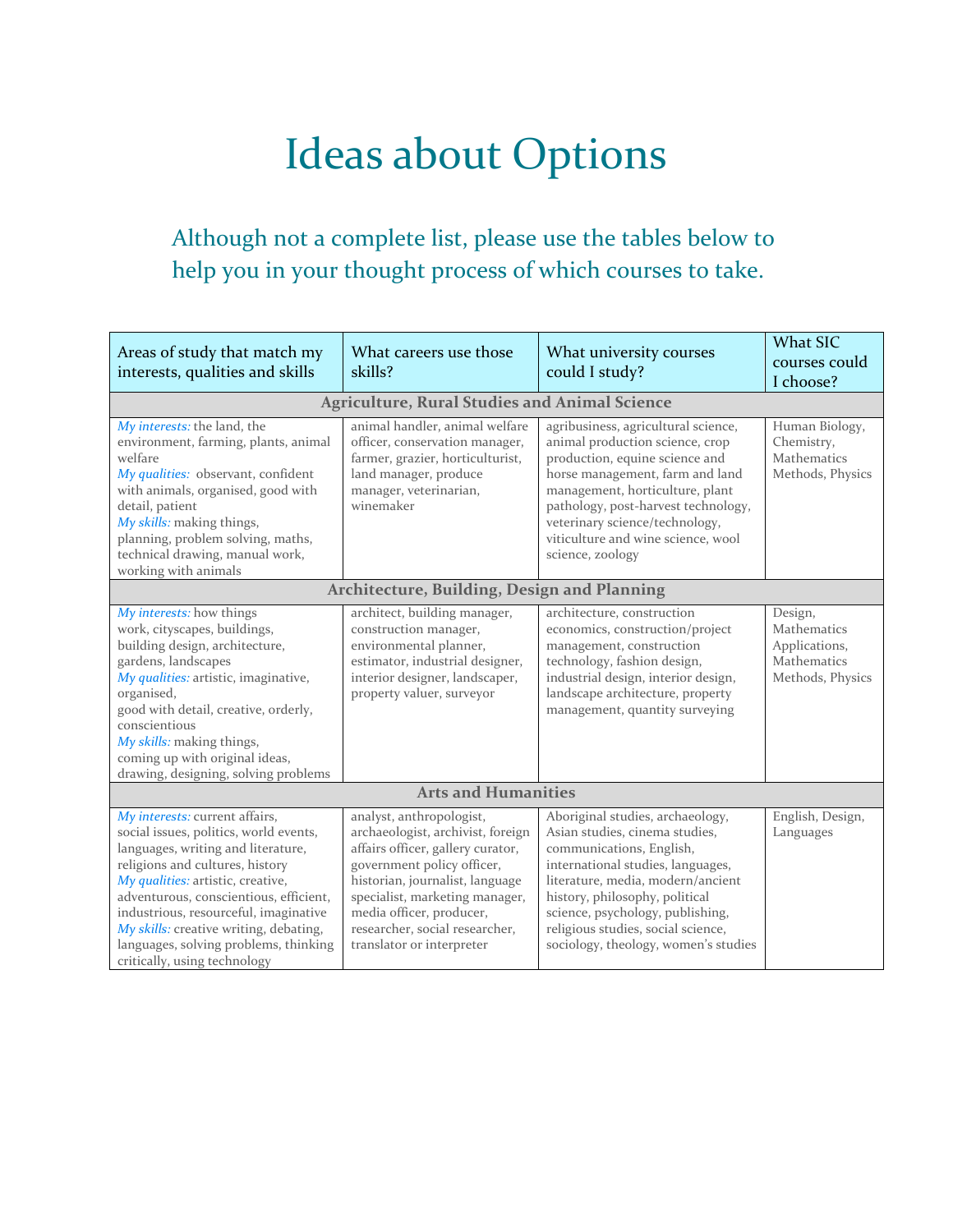| <b>Business, Commerce, Economics, Marketing and Management</b>                                                                                                                                                                                                                                                                                                                                                                                                                        |                                                                                                                                                                                                                                                       |                                                                                                                                                                                                                                                                    |                                                                                                                                                              |
|---------------------------------------------------------------------------------------------------------------------------------------------------------------------------------------------------------------------------------------------------------------------------------------------------------------------------------------------------------------------------------------------------------------------------------------------------------------------------------------|-------------------------------------------------------------------------------------------------------------------------------------------------------------------------------------------------------------------------------------------------------|--------------------------------------------------------------------------------------------------------------------------------------------------------------------------------------------------------------------------------------------------------------------|--------------------------------------------------------------------------------------------------------------------------------------------------------------|
| My interests: politics,<br>economics, business, international<br>affairs, current affairs, finance and<br>banking, statistics, accounting<br>My qualities: good with money,<br>ethical,<br>organised, persuasive,<br>independent, outgoing<br>My skills: leadership,<br>mathematics, solving problems,<br>showing initiative, critical thinking,<br>logical thinking, negotiating                                                                                                     | accountant, auditor, banker,<br>business adviser, business<br>analyst, business consultant,<br>economist, entrepreneur,<br>financial analyst, financial<br>planner, human resources<br>manager, marketing specialist,<br>project manager, stockbroker | accounting, actuarial studies,<br>agribusiness, banking, business, e-<br>commerce, financial advising,<br>human resource management,<br>industrial relations, international<br>relations, management, marketing,<br>statistics                                     | <b>Business</b><br>Management and<br>Enterprises,<br>English, EALD,<br>Economics,<br>languages,<br>Mathematics<br>Applications,<br>Accounting and<br>Finance |
|                                                                                                                                                                                                                                                                                                                                                                                                                                                                                       | <b>Communications and Media Studies</b>                                                                                                                                                                                                               |                                                                                                                                                                                                                                                                    |                                                                                                                                                              |
| My interests: current affairs,<br>literature, popular culture, social<br>media, world events, politics<br>My qualities: a good communicator,<br>organised,<br>imaginative, persuasive, creative,<br>resourceful, an independent worker<br>My skills: writing, public<br>speaking, debating, thinking<br>creatively, motivating people,<br>analytical thinking, using initiative                                                                                                       | advertising account manager,<br>commentator, editor,<br>filmmaker, journalist,<br>marketing manager, media<br>officer, multimedia designer,<br>presenter, producer, public<br>relations manager                                                       | advertising, creative industries, film,<br>information management,<br>journalism, multimedia, production,<br>radio, television, video, writing                                                                                                                     | English, EALD,<br>Design, AIT, CSC                                                                                                                           |
|                                                                                                                                                                                                                                                                                                                                                                                                                                                                                       | <b>Creative and Performing Arts</b>                                                                                                                                                                                                                   |                                                                                                                                                                                                                                                                    |                                                                                                                                                              |
| My interests: theatre, fashion,<br>popular culture, music, photography,<br>drawing, painting, graphic design,<br>creating things, research<br>My qualities: creative, good with<br>detail,<br>imaginative, organised, a good<br>communicator, an independent<br>worker, outgoing<br>My skills: dancing, acting,<br>performing, making things, playing<br>an instrument, writing, photography,<br>working things (technical skills),<br>solving<br>problems, using initiative, writing | animator, artist, cartoonist,<br>composer, fashion designer,<br>film director, graphic designer,<br>illustrator, journalist,<br>multimedia designer,<br>musician, photographer,<br>producer, songwriter, teacher,<br>writer                           | animation, creative industries,<br>creative writing, fashion, fine arts,<br>graphic design, illustration,<br>journalism, music, photography,<br>theatre studies, visual arts                                                                                       | AIT, English,<br>EALD, Design,<br><b>CSC</b>                                                                                                                 |
|                                                                                                                                                                                                                                                                                                                                                                                                                                                                                       | <b>Earth and Environmental Sciences</b>                                                                                                                                                                                                               |                                                                                                                                                                                                                                                                    |                                                                                                                                                              |
| My interests: being outdoors, the<br>environment, nature, oceans, marine<br>life, volcanoes, weather, waterways,<br>diving, animals, bushwalking, science<br>My qualities: good with detail,<br>organised,<br>observant, resourceful<br>My skills: mathematics,<br>design, science, working alone,<br>working outdoors, critical thinking,<br>solving problems                                                                                                                        | conservationist, environmental<br>officer, environmental planner,<br>environmental scientist,<br>fisheries manager, food and<br>drug safety officer, forestry<br>worker, marine conservation<br>officer, resource manager,<br>urban planner           | climate change, conservation<br>studies, environmental<br>rehabilitation studies, food<br>sustainability, forestry, geography<br>(human and physical), geology,<br>geophysics, marine resource and<br>environmental management, spatial<br>science, sustainability | Human Biology,<br>Chemistry, AIT,<br>Design,<br>Mathematics<br>Applications,<br>Physics                                                                      |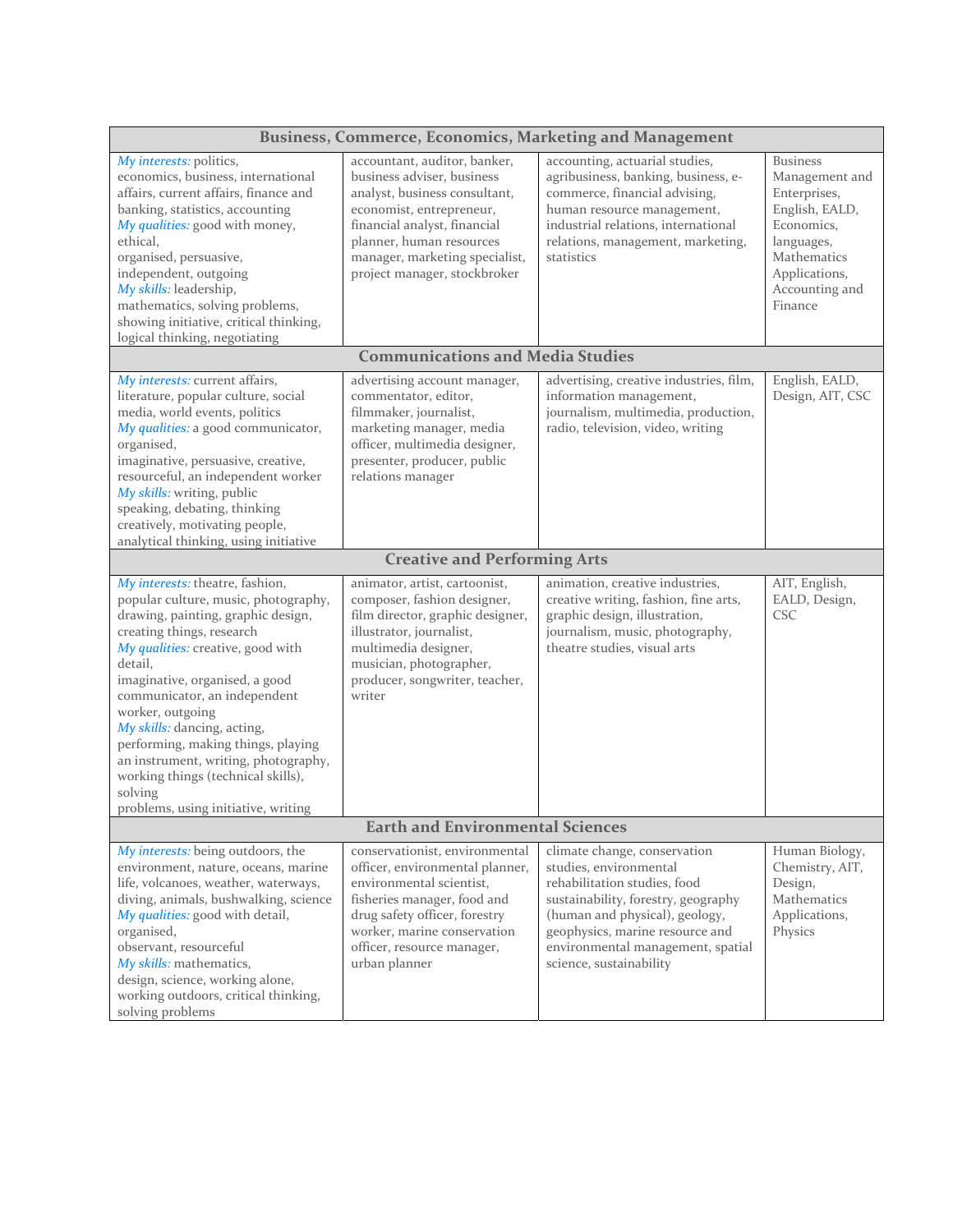| <b>Education and Teaching</b>                                                                                                                                                                                                                                                                                                                                                                                                                               |                                                                                                                                                                                                                                                                                                                                                                                                                                                       |                                                                                                                                                                                                                                                                                                                                                                                                                                      |                                                                                                                                     |
|-------------------------------------------------------------------------------------------------------------------------------------------------------------------------------------------------------------------------------------------------------------------------------------------------------------------------------------------------------------------------------------------------------------------------------------------------------------|-------------------------------------------------------------------------------------------------------------------------------------------------------------------------------------------------------------------------------------------------------------------------------------------------------------------------------------------------------------------------------------------------------------------------------------------------------|--------------------------------------------------------------------------------------------------------------------------------------------------------------------------------------------------------------------------------------------------------------------------------------------------------------------------------------------------------------------------------------------------------------------------------------|-------------------------------------------------------------------------------------------------------------------------------------|
| My interests: helping others,<br>being outdoors, social equality,<br>teaching and learning, school,<br>children<br>My qualities: active, a good<br>communicator,<br>patient, creative, organised, outgoing<br>My skills: time<br>management, leadership, English,<br>maths, planning, presentation,<br>thinking critically                                                                                                                                  | community educator,<br>corporate trainer, early<br>childhood teacher, primary<br>teacher, secondary teacher                                                                                                                                                                                                                                                                                                                                           | adult education, community<br>education, early childhood teaching,<br>human resource development,<br>organizational learning, primary<br>teaching, secondary teaching<br>(specialising in a curriculum area)                                                                                                                                                                                                                         | Human Biology,<br>Chemistry,<br>English, EALD,<br>languages,<br>Mathematics<br>Applications,<br>Physics                             |
|                                                                                                                                                                                                                                                                                                                                                                                                                                                             | <b>Engineering</b>                                                                                                                                                                                                                                                                                                                                                                                                                                    |                                                                                                                                                                                                                                                                                                                                                                                                                                      |                                                                                                                                     |
| My interests: maths, science,<br>construction, electronics, computers,<br>programming, mechanics, how<br>things work, robotics<br>My qualities: organised, creative,<br>good<br>with detail, technically minded,<br>patient, persistent, resourceful,<br>analytical<br>My skills: drawing,<br>planning, computing, leadership,<br>designing, solving problems                                                                                               | chemical or materials engineer,<br>civil engineer, construction<br>manager, electrical engineer,<br>industrial engineer,<br>manufacturer, mechanical<br>engineer, medical engineer,<br>production engineer                                                                                                                                                                                                                                            | civil, coastal systems, computer,<br>construction, electrical,<br>environmental or mechanical<br>engineering, medical engineering,<br>engineering mechatronics, robotics,<br>science, surveying,<br>telecommunications                                                                                                                                                                                                               | Chemistry,<br>Mathematics<br>Applications,<br>Mathematics<br>Methods,<br>Mathematics<br>Specialist,<br>Physics, CSC,<br>Design, AIT |
|                                                                                                                                                                                                                                                                                                                                                                                                                                                             | <b>Health Sciences</b>                                                                                                                                                                                                                                                                                                                                                                                                                                |                                                                                                                                                                                                                                                                                                                                                                                                                                      |                                                                                                                                     |
| My interests: health, nutrition,<br>food, how the body works, people,<br>science, alternative medicines,<br>helping others<br>My qualities: caring, curious,<br>dependable,<br>patient, a good communicator,<br>critical thinker, organised, observant,<br>open minded, good with people<br>My skills: leadership,<br>fine motor skills, solving problems,<br>working with others, time<br>management, listening, thinking<br>critically, motivating people | ambulance officer, audiologist,<br>beauty therapist, chiropodist,<br>chiropractor, community<br>health worker, data scientist,<br>dentist, dietitian, doctor,<br>medical scientist, nurse,<br>nutritionist, occupational<br>therapist, oral health therapist,<br>paramedic, pharmacist,<br>physiotherapist, planning and<br>policy officer, podiatrist,<br>radiographer, researcher (e.g.<br>food, health, medical), speech<br>therapist, sonographer | beauty therapy, biomedical sciences,<br>Chinese medicine, chiropractic<br>science, clinical science, dental<br>science, digital health and analytics,<br>global health, medical imaging,<br>medical laboratory science,<br>naturopathy, nuclear medicine,<br>nutrition and dietetics, occupational<br>therapy, oral health, osteopathy,<br>paramedicine,<br>physiotherapy, pharmacology,<br>podiatry, radiography, speech<br>therapy | Human Biology,<br>Chemistry,<br>Mathematics<br>Applications,<br>Physics                                                             |
|                                                                                                                                                                                                                                                                                                                                                                                                                                                             | <b>Human Movement and Sport Sciences</b>                                                                                                                                                                                                                                                                                                                                                                                                              |                                                                                                                                                                                                                                                                                                                                                                                                                                      |                                                                                                                                     |
| My interests: sport, coaching,<br>fitness and exercise, how the body<br>works, nutrition, biology, health,<br>helping others, being outdoors<br>My qualities: a good communicator,<br>patient,<br>observant, organised, enthusiastic,<br>supportive, persuasive, fit and<br>healthy, confident, outgoing<br>My skills: sports, public<br>speaking, leadership, motivating<br>others, fine motor skills, solving<br>problems, teaching others, science       | disease prevention educator,<br>exercise scientist, fitness<br>counsellor, fitness trainer,<br>exercise rehabilitation worker,<br>exercise physiologist, medical<br>researcher, medical scientist,<br>occupational therapist,<br>personal trainer,<br>physiotherapist, sport scientist,<br>sports coach, sports marketer,<br>teacher                                                                                                                  | anatomy and physiology, exercise<br>physiology, exercise science,<br>physiotherapy, psychology, sports<br>coaching, sports journalism, sports<br>management, sports psychology                                                                                                                                                                                                                                                       | Human Biology,<br>Chemistry,<br>English, EALD,<br>Mathematics<br>Applications,<br>Physics,<br>Psychology                            |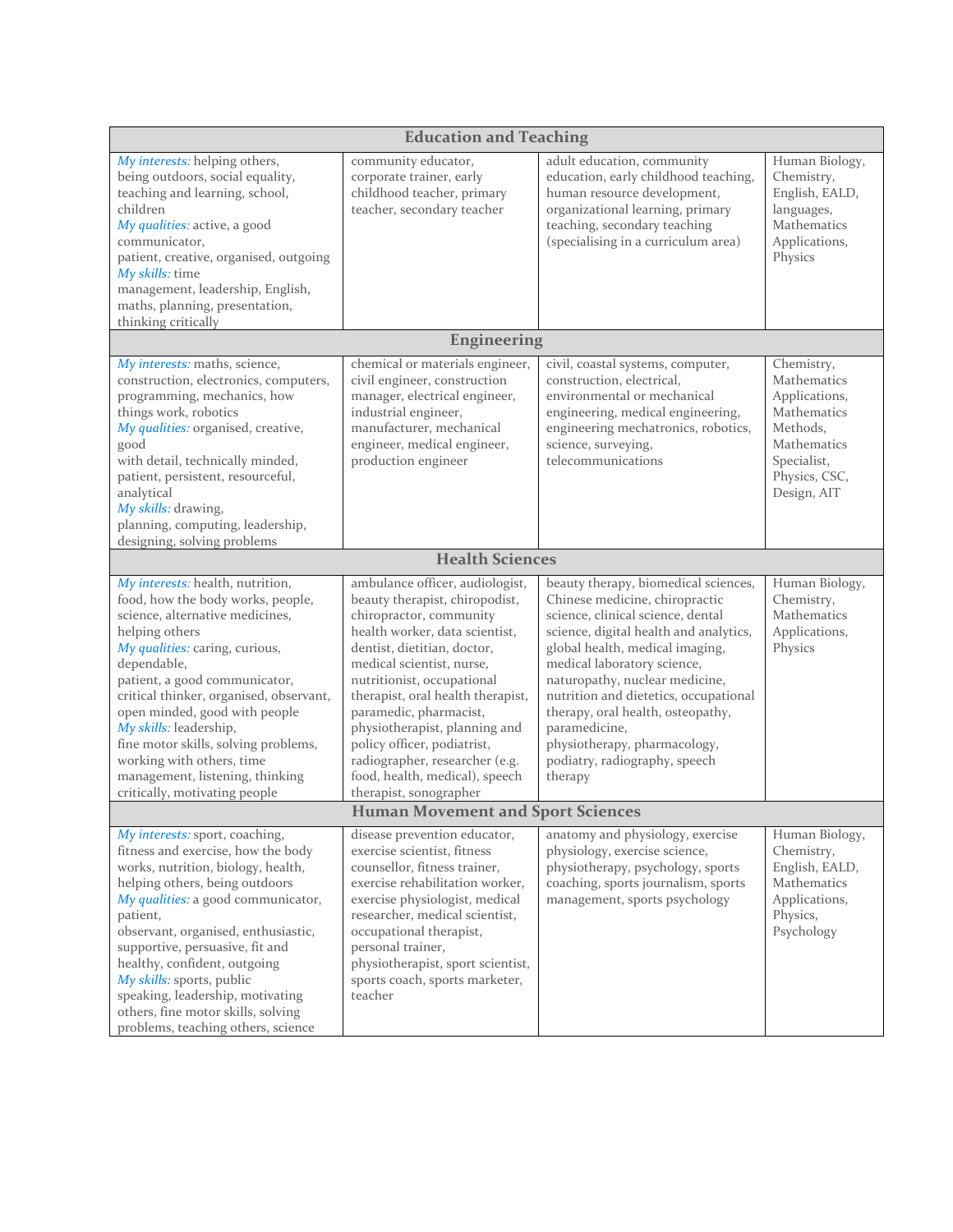| <b>Information Technology and Information Systems</b>                                                                                                                                                                                                                                                                                                                                                                                 |                                                                                                                                                                                                                                                                                                                                                  |                                                                                                                                                                                                                                                                                                              |                                                                               |
|---------------------------------------------------------------------------------------------------------------------------------------------------------------------------------------------------------------------------------------------------------------------------------------------------------------------------------------------------------------------------------------------------------------------------------------|--------------------------------------------------------------------------------------------------------------------------------------------------------------------------------------------------------------------------------------------------------------------------------------------------------------------------------------------------|--------------------------------------------------------------------------------------------------------------------------------------------------------------------------------------------------------------------------------------------------------------------------------------------------------------|-------------------------------------------------------------------------------|
| My interests: computers, internet,<br>web technologies, social media,<br>electronics, programming, designing<br>My qualities: organised, orderly, good<br>with<br>detail, persistent, level headed, happy<br>to work alone<br>My skills: computing, using<br>technology, maths, solving problems,<br>thinking logically, thinking creatively,<br>making decisions                                                                     | computer programmer, digital<br>media producer, game<br>designer, graphic designer,<br>filmmaker, illustrator, IT<br>consultant, photographer,<br>software developer, systems<br>analyst, visual effects artist,<br>web designer                                                                                                                 | computer science, computing, data<br>science, digital business, electronics,<br>information systems, information<br>technology, programming, software<br>engineering                                                                                                                                         | AIT, BME,<br>Design, English,<br>EALD, CSC,<br>Mathematics<br>Applications    |
|                                                                                                                                                                                                                                                                                                                                                                                                                                       | Law                                                                                                                                                                                                                                                                                                                                              |                                                                                                                                                                                                                                                                                                              |                                                                               |
| My interests: research, justice,<br>fairness, equality, current affairs,<br>politics, helping others<br>My qualities: outgoing, organised,<br>observant,<br>open minded, persistent, persuasive<br>My skills: debating, public<br>speaking, writing, researching,<br>evaluating information, negotiating,<br>logical thinking                                                                                                         | barrister, judge, legal adviser,<br>legal officer, legal researcher,<br>magistrate, police officer,<br>politician, solicitor                                                                                                                                                                                                                     | conveyancing, justice studies, law,<br>legal studies, paralegal studies,<br>political studies                                                                                                                                                                                                                | BME, Economics,<br>English, EALD                                              |
|                                                                                                                                                                                                                                                                                                                                                                                                                                       | <b>Medical Sciences and Medicine</b>                                                                                                                                                                                                                                                                                                             |                                                                                                                                                                                                                                                                                                              |                                                                               |
| My interests: the environment,<br>health, nutrition, how the body<br>works, people, science, alternative<br>medicines, helping others, research,<br>experimenting<br>My qualities: caring, patient, a good<br>communicator, inventive, curious,<br>organised, good with detail,<br>observant<br>My skills: leadership, fine<br>motor skills, time management,<br>making decisions, problem solving,<br>working with others, listening | biochemist, biomedical<br>engineer, chiropractor, doctor,<br>forensic officer, genetic<br>counsellor, laboratory<br>technician, medical engineer,<br>medical researcher,<br>pathologist, pharmacist,<br>radiologist, sonographer                                                                                                                 | Biomedical sciences, forensic<br>science, health sciences, medicine,<br>medical engineering,<br>nanotechnology, optometry,<br>paramedicine, pharmacy,<br>physiotherapy                                                                                                                                       | Human Biology,<br>Chemistry,<br>Mathematics<br>Applications,<br>Physics       |
|                                                                                                                                                                                                                                                                                                                                                                                                                                       | <b>Nursing and Midwifery</b>                                                                                                                                                                                                                                                                                                                     |                                                                                                                                                                                                                                                                                                              |                                                                               |
| My interests: health care,<br>helping others, how the body works,<br>people, science, mothers and babies,<br>childbirth<br>My qualities: caring, kind, a good<br>communicator, dependable,<br>supportive, responsible, tolerant,<br>patient, organised<br>My skills: using initiative,<br>teamwork, working with others,<br>listening                                                                                                 | aged care nurse, community<br>health nurse, critical care<br>nurse, disability care nurse,<br>health administrator,<br>Indigenous health nurse,<br>mental health nurse, midwife,<br>nurse, nurse educator,<br>occupational health nurse,<br>pediatric nurse,<br>pharmaceutical sales rep,<br>social and health policy officer,<br>surgical nurse | aged care, behavioural and social<br>sciences, health sciences,<br>Indigenous culture, maternal and<br>child care, mental health, midwifery,<br>nursing (community, high-<br>dependency, perioperative),<br>palliative care, pediatrics, primary<br>health care, medical/surgical<br>nursing, rehabilitation | Human Biology,<br>Chemistry,<br>English, EALD,<br>Mathematics<br>Applications |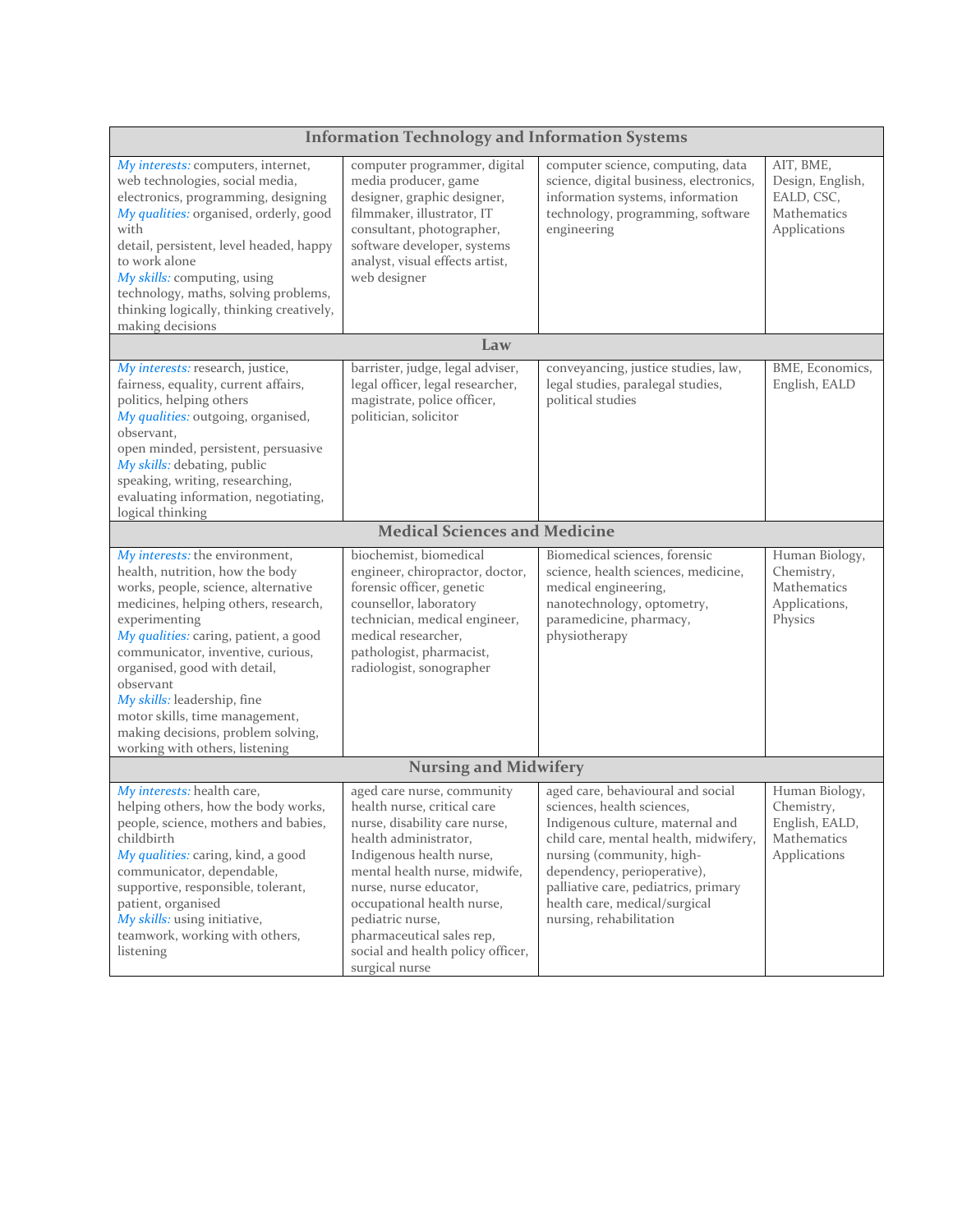| <b>Science, Applied Science and Technology</b>                                                                                                                                                                                                                                                                                                                                                                                                         |                                                                                                                                                                                                                                            |                                                                                                                                                                                                                                                                                                                                                      |                                                                           |
|--------------------------------------------------------------------------------------------------------------------------------------------------------------------------------------------------------------------------------------------------------------------------------------------------------------------------------------------------------------------------------------------------------------------------------------------------------|--------------------------------------------------------------------------------------------------------------------------------------------------------------------------------------------------------------------------------------------|------------------------------------------------------------------------------------------------------------------------------------------------------------------------------------------------------------------------------------------------------------------------------------------------------------------------------------------------------|---------------------------------------------------------------------------|
| My interests: chemistry,<br>science, the environment, weather<br>patterns, people and communities,<br>marine life, space, astronomy,<br>planes, research, computers,<br>experimenting, animals, nature,<br>psychology, farming<br>My qualities: curious, organised,<br>creative, good with detail, observant,<br>resourceful<br>My skills: solving<br>problems, critical thinking,<br>leadership, mathematics, logical<br>thinking, chemistry, biology | aviation engineer, community<br>worker, counsellor, data<br>analyst, field researcher,<br>geologist, laboratory<br>technician, medical advocate,<br>medical marketer, researcher,<br>sports psychologist, urban<br>planner, vet, zookeeper | agricultural science, applied studies,<br>aviation science, biological science,<br>chemistry, environmental science,<br>equine science, food science or<br>technology, forensics, horticulture,<br>marine science, mathematics,<br>medical science, nanotechnology,<br>physics psychology, statistics,<br>technology, veterinary science,<br>zoology | Human Biology,<br>Chemistry,<br>Mathematics<br>Applications,<br>Physics   |
|                                                                                                                                                                                                                                                                                                                                                                                                                                                        | <b>Social Sciences</b>                                                                                                                                                                                                                     |                                                                                                                                                                                                                                                                                                                                                      |                                                                           |
| My interests: people and<br>communities, world events, current<br>affairs, politics, health, social<br>responsibility, immigration, policing,<br>justice, fairness, working with people,<br>helping others<br>My qualities: organised, a good<br>communicator, curious, resourceful,<br>fair, helpful<br>My skills: critical thinking,<br>making decisions, solving problems                                                                           | community care officer, legal<br>practitioner, occupational<br>therapist, social worker,<br>vocational guidance<br>counsellor, welfare support<br>officer, welfare worker                                                                  | behavioural science, commerce,<br>criminology, geography, policing,<br>policy studies, psychology, social<br>ecology, sociology                                                                                                                                                                                                                      | Economics,<br>English, EALD,<br><b>Mathematics</b><br>Applications        |
| <b>Social Work and Welfare</b>                                                                                                                                                                                                                                                                                                                                                                                                                         |                                                                                                                                                                                                                                            |                                                                                                                                                                                                                                                                                                                                                      |                                                                           |
| My interests: people and<br>cultures, health, social responsibility,<br>fairness, helping others<br>My qualities: organised, caring, a<br>good<br>communicator, curious, resourceful,<br>fair, helpful<br>My skills: critical thinking,<br>making decisions, solving problems                                                                                                                                                                          | aged care worker, child<br>protection officer, community<br>care officer, disability officer,<br>migrant welfare officer, social<br>worker, welfare support officer,<br>welfare worker, youth worker                                       | ageing, children and young people,<br>health and disability, Indigenous<br>studies, social policy, social<br>research, social work, sociology,<br>psychology, research skills, youth<br>work                                                                                                                                                         | Economics,<br>English, EALD,<br>Mathematics<br>Applications               |
|                                                                                                                                                                                                                                                                                                                                                                                                                                                        | <b>Tourism, Hospitality and Event Management</b>                                                                                                                                                                                           |                                                                                                                                                                                                                                                                                                                                                      |                                                                           |
| My interests: travel, people and<br>cultures, world events, languages,<br>helping others, being outdoors, being<br>active<br>My qualities: organised, good with<br>detail,<br>a good communicator, confident,<br>patient, persistent, sincere, friendly,<br>flexible, punctual<br>My skills: languages,<br>leadership, planning, serving<br>customers, solving problems, working<br>with people from diverse<br>backgrounds                            | environmental planner, event<br>manager, hotel manager, resort<br>manager, restaurateur, travel<br>consultant, tour operator                                                                                                               | event management, hotel<br>management, leisure studies,<br>recreational management and<br>planning, sport management,<br>tourism management                                                                                                                                                                                                          | Economics,<br>English, EALD,<br>languages,<br>Mathematics<br>Applications |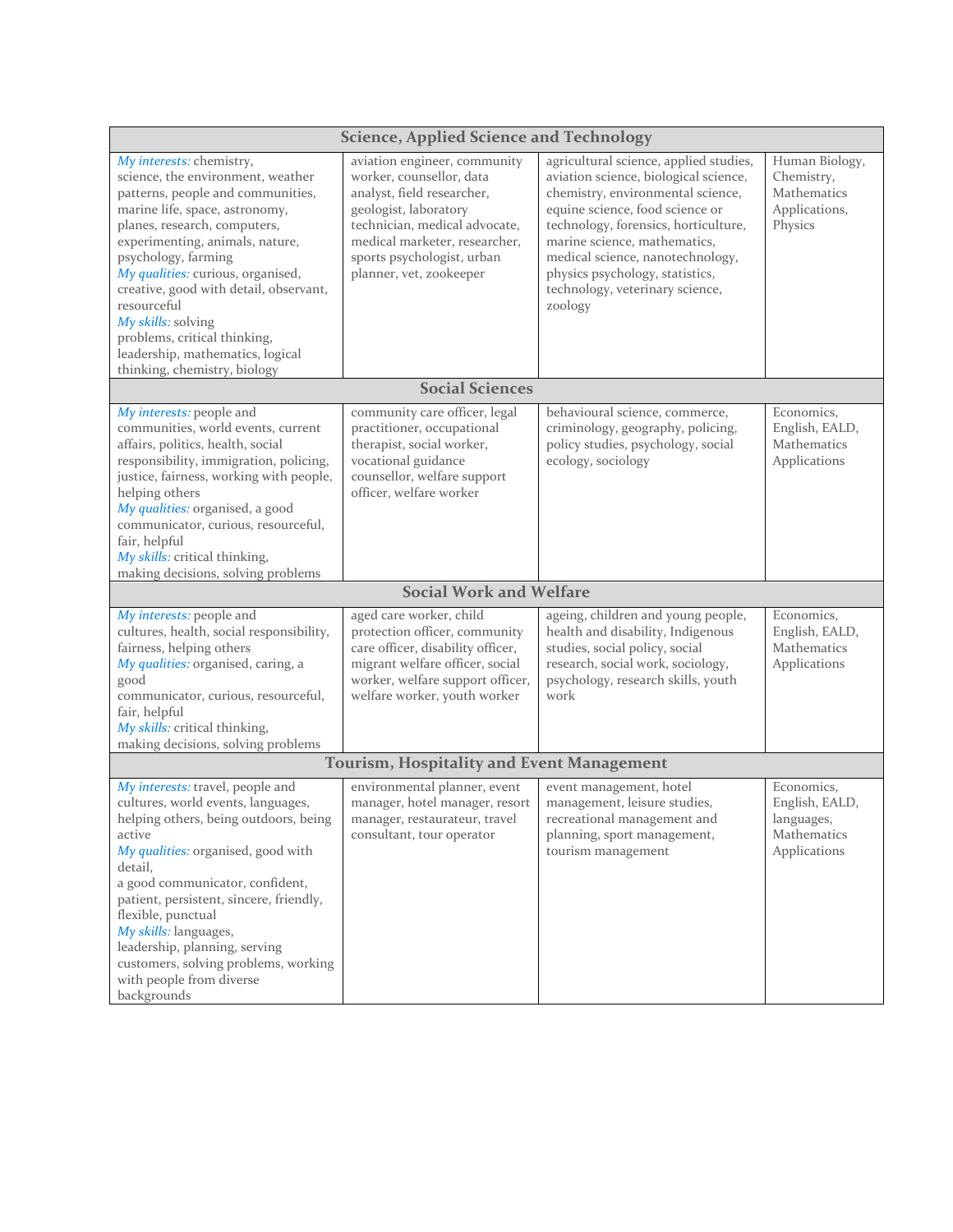## Appendix A SIC COURSE DESCRIPTIONS

### ACCOUNTING AND FINANCE ATAR

The Accounting and Finance ATAR course focuses on financial literacy and aims to provide students with the knowledge, understandings and a range of skills that enables them to make sound financial judgements. Students develop an understanding that financial decisions have far reaching consequences for individuals and business. The course will provide students with the understanding of the systems and processes through which financial practices and decision making are carried out, as well as the ethical, social and environmental issues involved. Through the preparation, examination and analysis of a variety of financial documents and systems, students develop an understanding of the fundamental principles and practices upon which accounting and financial management are based. An understanding and application of these principles and practices enables students to analyse their own financial data and that of businesses and make informed decisions, forecasts of future performance, and recommendations based on that analysis.

#### **General**

The Accounting and Finance General course focuses on financial literacy and aims to provide students with the knowledge, understandings and a range of skills that enables them to engage in sound financial decision making. Students develop an understanding that financial decisions have far reaching consequences. Through the preparation, examination and analysis of financial documents and procedures, students develop an understanding of the fundamental principles and practices upon which accounting and financial management are based. An understanding of these principles and practices enables students to analyse their own financial data and that of small businesses, and make informed decisions based on that analysis.

## Applied Information and Technology

#### General

The Applied Information Technology General course provides students with the knowledge and skills to use a range of computer hardware and software to create, manipulate and communicate information in an effective, responsible and informed manner. Students develop an understanding of computer systems; the management of data; and the use a variety of software applications to investigate, design, construct and evaluate digital products and digital solutions. The course offers pathways to further studies and a range of technology‐based careers and a set of skills that equip students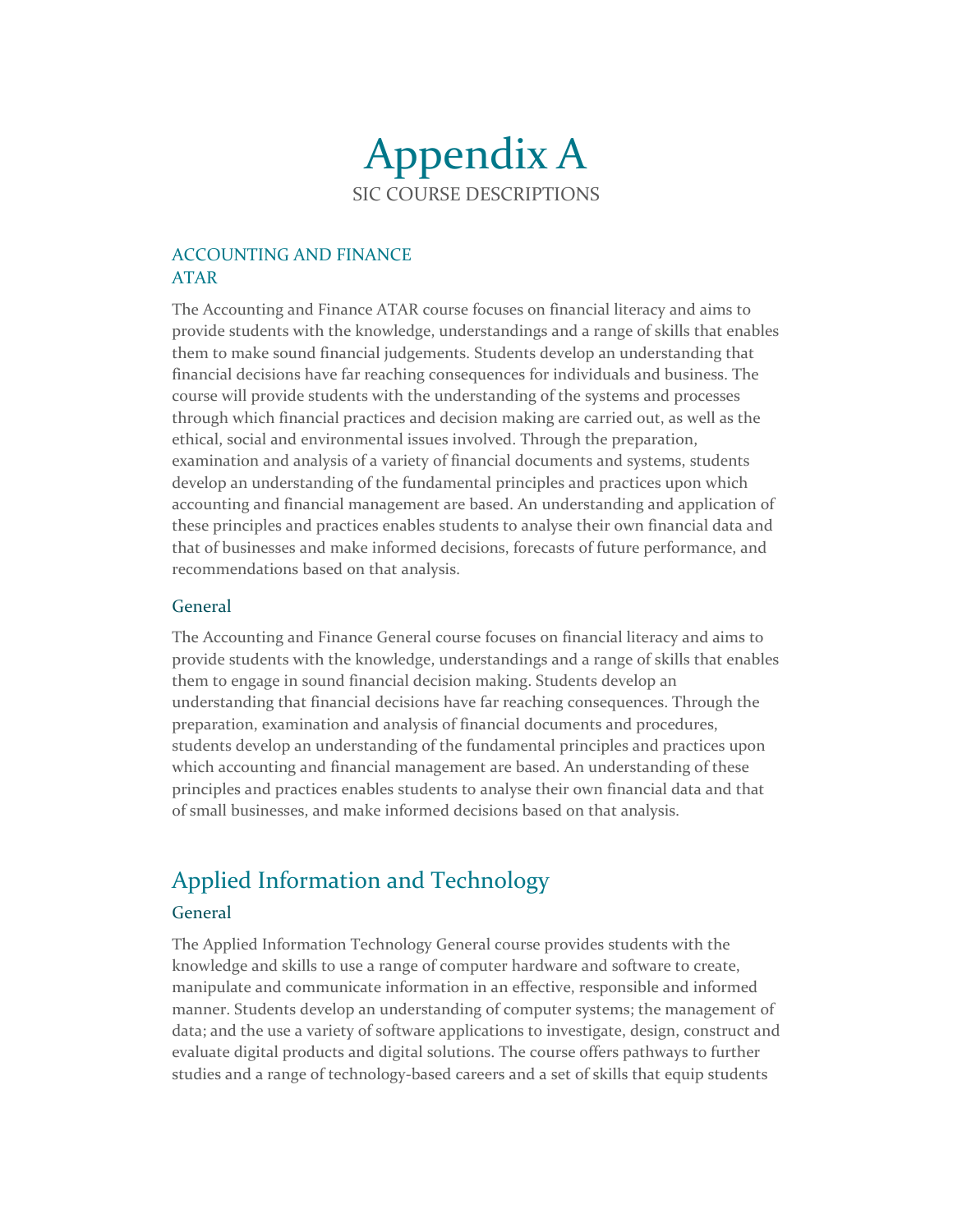for the 21st century and give them an appreciation of the impact of information technology on society.

## Business Management and Enterprises

#### ATAR

The Business Management and Enterprise ATAR course focuses on business planning, marketing and growth, and opportunities provided for business by technology and the global environment. Students examine factors that drive international business developments, the features and traits of successful management, and how businesses operate strategically to maximise business performance in a global setting. Through the consideration of real businesses and scenarios, students develop knowledge, understanding and skills that enable them to apply financial and business literacy, analyse business opportunities, evaluate business performance, identify and create opportunities, and make sound, ethical business decisions within a business environment. The course equips students to participate proactively in the world of business, behave responsibly and demonstrate integrity in business activities.

#### **General**

The Business Management and Enterprise General course focuses on establishing and operating a small business in Australia and aims to provide students with an understanding of the knowledge and skills of the processes and procedures required for generating business ideas and turning them into a viable business venture. Factors that impact on business innovation and success, business planning, and legal aspects of running a small business are examined. Students engage in the running of a small business, or participate in business simulations, to develop practical business skills and to develop financial and business literacy. Through the consideration of real businesses and scenarios, students develop knowledge, understanding and skills that enable them to analyse business opportunities, develop proposals and make sound, ethical business decisions. The course equips students to participate proactively in the world of business, behave responsibly and demonstrate integrity in business activities.

## **Chemistry**

#### ATAR

The Chemistry ATAR course equips students with the knowledge, understanding and opportunity to investigate properties and reactions of materials. Theories and models are used to describe, explain and make predictions about chemical systems, structures and properties. Students recognise hazards and make informed, balanced decisions about chemical use and sustainable resource management. Investigations and laboratory activities develop an appreciation of the need for precision, critical analysis and informed decision making.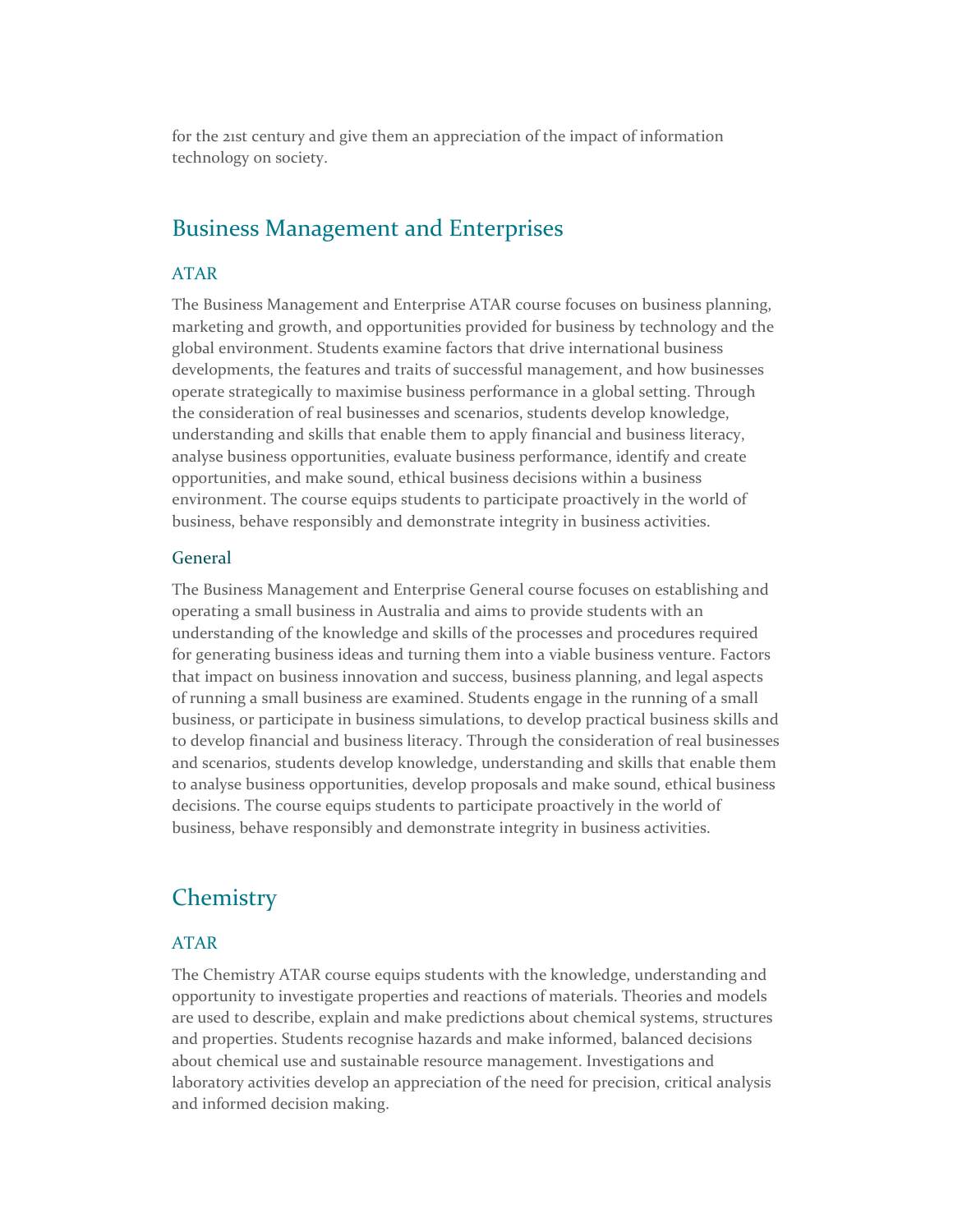This course prepares students to be responsible and efficient users of specialised chemical products and processes at home or in the workplace. It also enables students to relate chemistry to other sciences, including biology, geology, medicine, molecular biology and agriculture, and prepares them for further study in the sciences.

## Computer Science

#### General

In the Computer Science General Course students are introduced to the fundamental principles, concepts and skills within the field of computing. They learn how to diagnose and solve problems while exploring the building blocks of computing. Students explore the principles related to the creation of computer and information systems; software development; the connectivity between computers; the management of data; the development of database systems; and the moral and ethical considerations for the use of computer systems. This course provides students with the practical and technical skills that equip them to function effectively in a world where these attributes are vital for employability and daily life in a technological society.

## Design

#### General

In the Design General course students develop skills and processes for current and future industry and employment markets. Students are equipped with the knowledge and skills to understand design principles and processes, analyse problems and devise innovative strategies through projects. Students are able to focus on particular contexts from a choice of photography, graphics, dimensional design and technical graphics. The Design General course also emphasises the scope of design in trade based industries allowing students to maximise vocational pathways.

## **Economics**

#### ATAR

Economics explores the choices which all people, groups and societies face as they confront the ongoing problem of satisfying their unlimited wants with limited resources. The Economics ATAR course aims to develop students' ability to analyse the allocation, utilisation and distribution of scarce resources that determine our wealth and wellbeing. The study of Economics provides a framework for examining society's issues and identifying possible solutions which assist decision making. The emphasis of the course is on the Australian economy.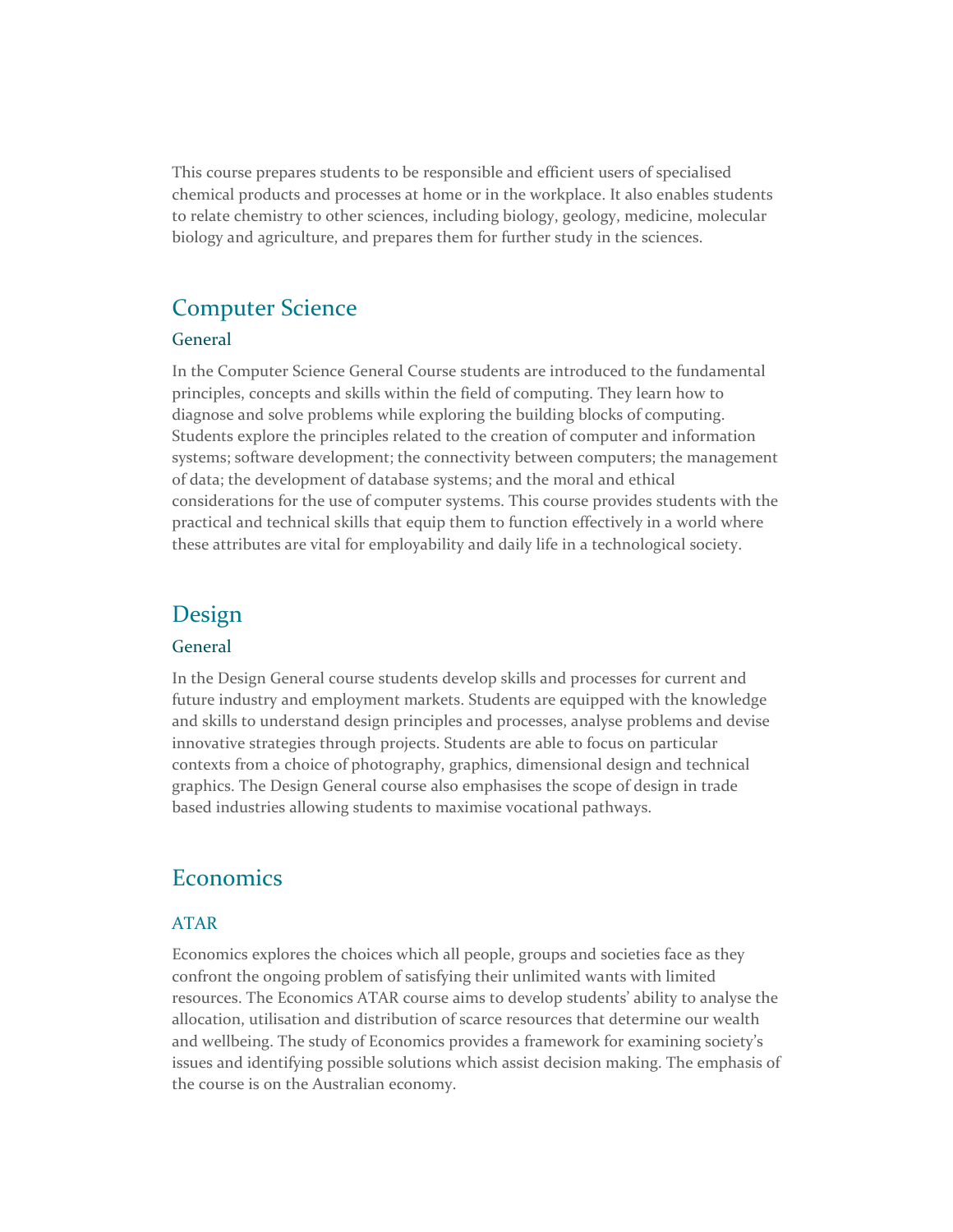#### General

Economics explores the choices which all people, groups and societies face as they confront the ongoing problem of satisfying their unlimited wants with limited resources. The Economics General course aims to develop students' understanding of the process of economic decision making in relation to the allocation, utilisation and distribution of scarce resources. A key focus is on wealth and wellbeing. The study of Economics provides a framework for examining economic events and issues at the individual, business and societal level.

## English

#### ATAR

The English ATAR course focuses on developing students' analytical, creative, and critical thinking and communication skills in all language modes, encouraging students to critically engage with texts from their contemporary world, the past, and from Australian and other cultures. Through close study and wide reading, viewing and listening, students develop the ability to analyse and evaluate the purpose, stylistic qualities and conventions of texts and to enjoy creating imaginative, interpretive, persuasive and analytical responses in a range of written, oral, multimodal and digital forms.

## English as an Additional Language or Dialect

#### ATAR

The EAL/D courses are designed for students who speak another language or dialect as their first or 'home' language. EAL/D focuses on development of the competent use of Standard Australian English (SAE) in a range of contexts. The EAL/D ATAR course develops academic English skills to prepare students for tertiary study.

#### General

The EAL/D courses are designed for students who speak another language or dialect as their first or 'home' language. EAL/D focuses on development of the competent use of Standard Australian English (SAE) in a range of contexts. The EAL/D General course prepares students for a range of post-secondary destinations in further education, training and the workplace.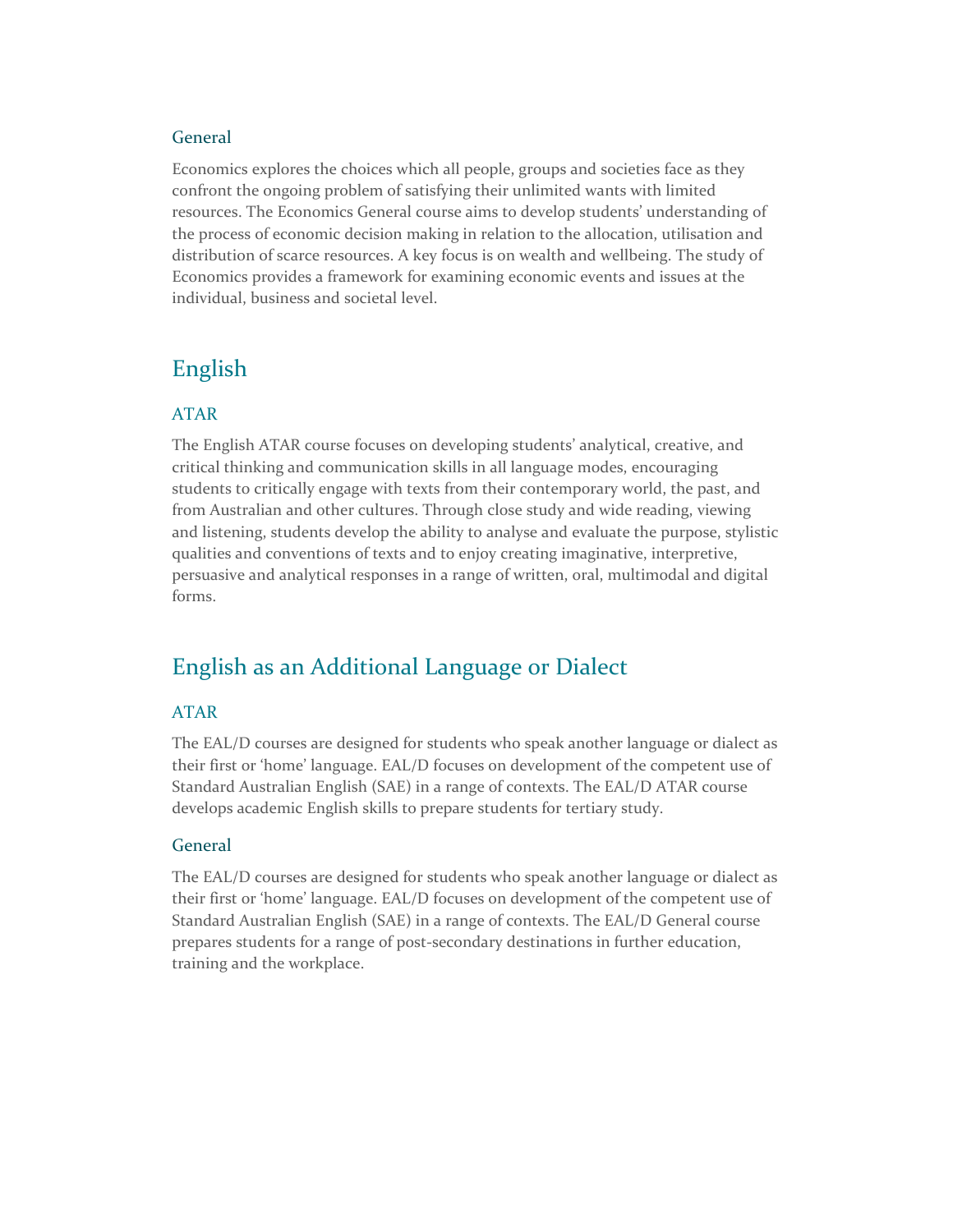## Human Biology

#### ATAR

The Human Biology ATAR course gives students a chance to explore what it is to be human—how the human body works, the origins of human variation, inheritance in humans, the evolution of the human species and population genetics. Through their investigations, students research new discoveries that increase our understanding of human dysfunction, treatments and preventative measures.

Practical tasks are an integral part of this course and develop a range of laboratory skills; for example, biotechnology techniques. Students learn to evaluate risks and benefits to make informed decisions about lifestyle and health topics, such as diet, alternative medical treatments, use of chemical substances and the manipulation of fertility.

## Mathematics Applications

#### ATAR

This course focuses on the use of mathematics to solve problems in contexts that involve financial modelling, geometric and trigonometric analysis, graphical and network analysis, and growth and decay in sequences. It also provides opportunities for students to develop systematic strategies based on the statistical investigation process for answering statistical questions that involve analysing univariate and bivariate data, including time series data. The Mathematics Applications ATAR course is designed for students who want to extend their mathematical skills beyond Year 10 level, but whose future studies or employment pathways do not require knowledge of calculus. The course is designed for students who have a wide range of educational and employment aspirations, including continuing their studies at university or TAFE.

## Mathematics Essentials

#### **General**

The Mathematics Essential General course focuses on using mathematics effectively, efficiently and critically to make informed decisions. It provides students with the mathematical knowledge, skills and understanding to solve problems in real contexts for a range of workplace, personal, further learning and community settings. This course provides the opportunity for students to prepare for post‐school options of employment and further training.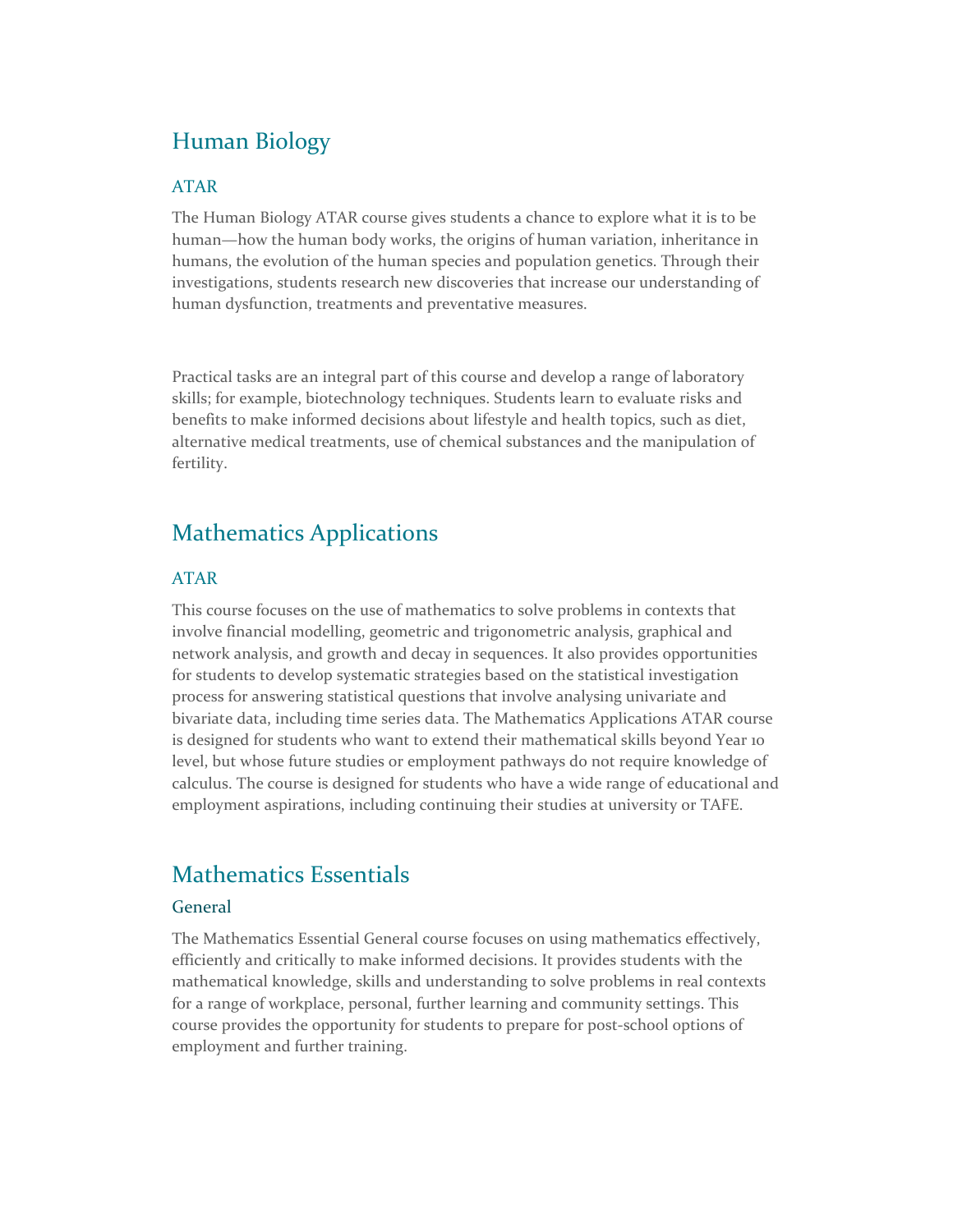## Mathematics Methods

#### ATAR

This course focuses on the use of calculus and statistical analysis. The study of calculus provides a basis for understanding rates of change in the physical world, and includes the use of functions, their derivatives and integrals, in modelling physical processes. The study of statistics develops students' ability to describe and analyse phenomena that involve uncertainty and variation.

Mathematics Methods provides a foundation for further studies in disciplines in which mathematics and statistics have important roles. It is also advantageous for further studies in the health and social sciences. In summary, this course is designed for students whose future pathways may involve mathematics and statistics and their applications in a range of disciplines at the tertiary level.

## Mathematics Specialist

#### ATAR

This course provides opportunities, beyond those presented in the Mathematics Methods ATAR course, to develop rigorous mathematical arguments and proofs, and to use mathematical models more extensively. Mathematics Specialist contains topics in functions and calculus that build on and deepen the ideas presented in the Mathematics Methods course, as well as demonstrate their application in many areas. The Mathematics Specialist course also extends understanding and knowledge of statistics and introduces the topics of vectors, complex numbers and matrices. Mathematics Specialist is the only ATAR mathematics course that should not be taken as a stand‐alone course and it is recommended to be studied in conjunction with the Mathematics Methods ATAR course as preparation for entry to specialised university courses such as engineering, physical sciences and mathematics.

## **Physics**

#### ATAR

In the Physics ATAR course students will learn how energy and energy transformations can shape the environment from the small scale, in quantum leaps inside an atom's electron cloud, through the human scale, in vehicles and the human body, to the large scale, in interactions between galaxies. Students have opportunities to develop their investigative skills and use analytical thinking to explain and predict physical phenomena. Students plan and conduct investigations to answer a range of questions, collect and interpret data and observations, and communicate their findings in an appropriate format. Problem‐solving and using evidence to make and justify conclusions are transferable skills that are developed in this course.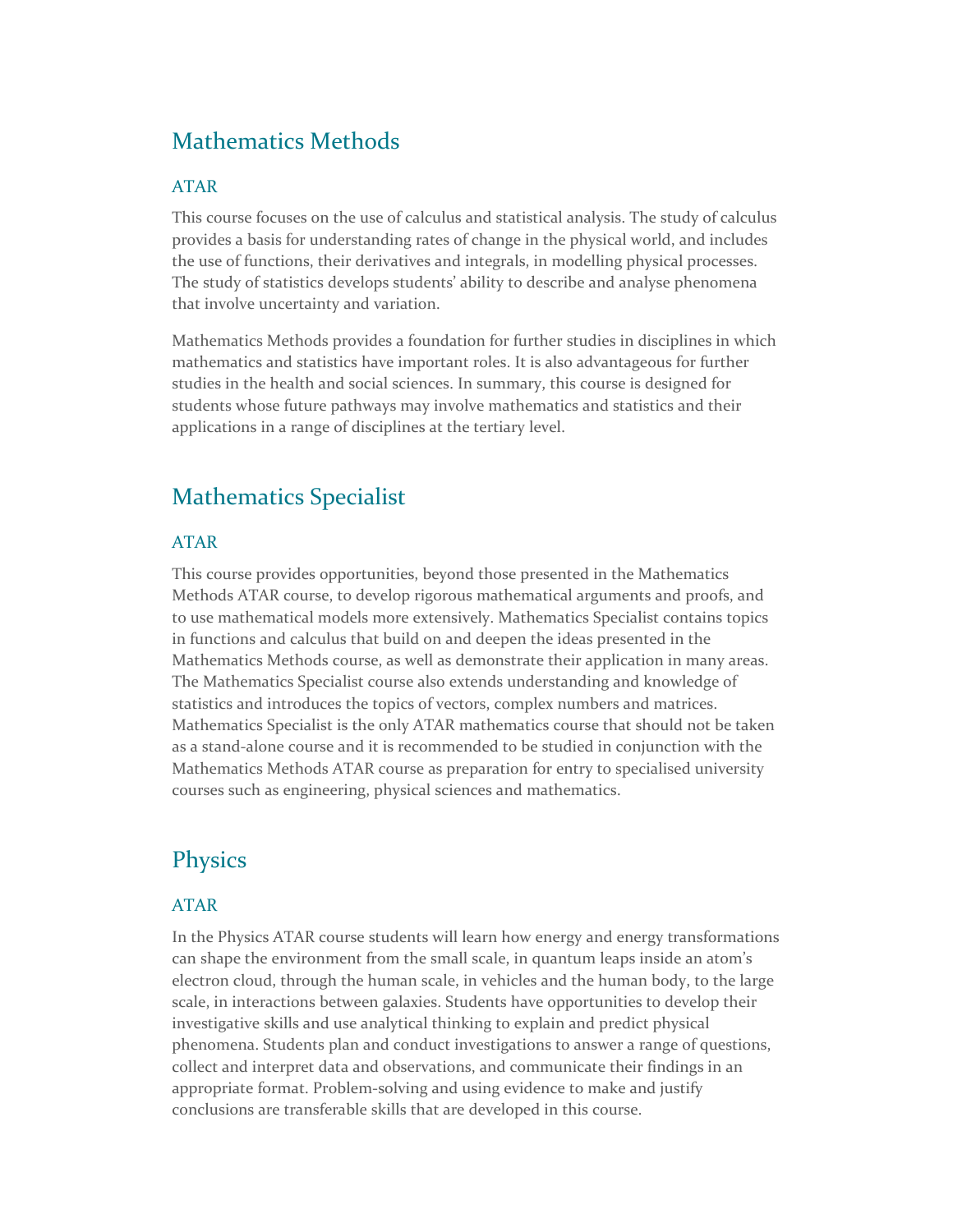## Psychology

#### ATAR

In the Psychology ATAR course students will be introduced to psychological knowledge which supports an understanding of the way individuals function in groups. Students learn about major psychological models and theories, and the methods used to conduct scientific investigations in the discipline of psychology. Students apply research methods and ethical principles as they analyse data to illustrate how empirical procedures are used to examine phenomena, such as memory, attention, attitudes, personality and group behaviour. Acquiring this foundation of scientific method and critical thinking is a valuable skill which students can apply throughout their study, work and everyday lives.

SOURCE: Senior-secondary.scsa.wa.edu.au. (2021). Years 11 and 12 | Home. [online] Available at: https://senior‐secondary.scsa.wa.edu.au/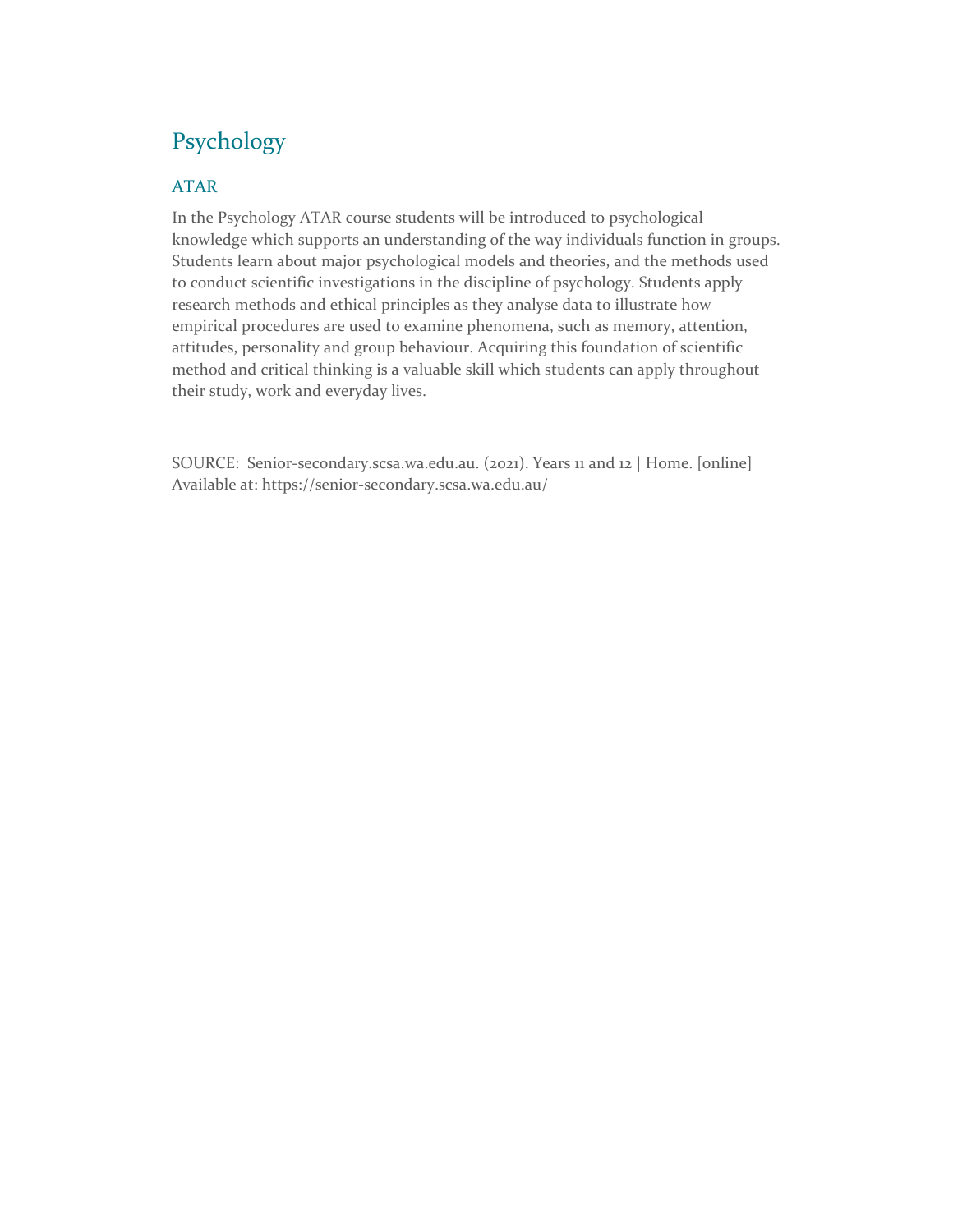## Appendix B: OLNA INFORMATION GUIDE AND RESOURCES

## What is OLNA?

The OLNA is an online literacy and numeracy assessment. It is designed to enable students to successfully meet the Western Australian Certificate of Education (WACE) requirement of demonstrating the minimum standard of literacy and numeracy.

## What is the minimum standard of literacy and numeracy?

To successfully meet the literacy and numeracy requirement, students must demonstrate the skills regarded as essential to meet the demands of everyday life and work in a knowledge-based economy. These skills are described in Level 3 of the Australian Core Skills Framework (available at https://docs.education.gov.au/node/37095).

These skills must be demonstrated in:

- − Literacy (reading and writing)
- − Numeracy.

## What are the tests?

The reading and numeracy tests each comprise 45 multiple‐choice questions. Students have 50 minutes to complete each of these tests. The writing test is a typed response of up to 600 words. Students have 60 minutes to complete the writing test.

## When will the tests be?

2023 (provisional) Testing window dates are:

| Component            | Round One             | Round Two                |
|----------------------|-----------------------|--------------------------|
| Writing              | 27 February - 1 March | 28 August - 30 August    |
| Numeracy and Reading | 27 February –24 March | 28 August - 22 September |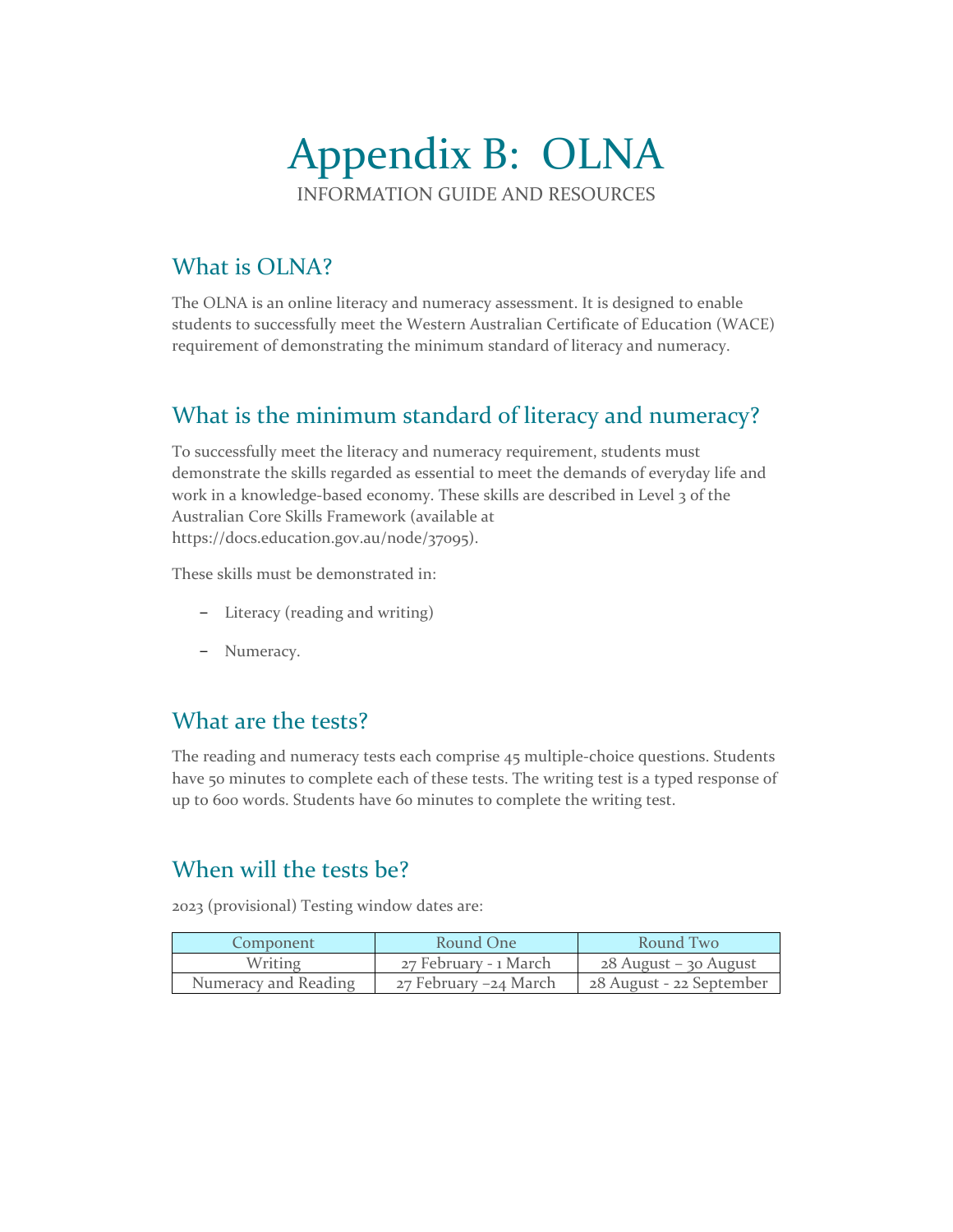## What can I do to prepare?

**SCSA Website:** OLNA go to https://senior-secondary.scsa.wa.edu.au/assessment/olna

## **Frequently asked questions:**

https://senior-secondary.scsa.wa.edu.au/\_\_data/assets/pdf\_file/0007/76408/Online-Literacy‐and‐Numeracy‐Assessment‐OLNA‐Frequently‐asked‐questions‐for‐students‐ March‐2018.PDF

## **Information for parents:**

https://senior‐ secondary.scsa.wa.edu.au/\_data/assets/pdf\_file/0019/76420/OLNA\_brochure\_for parents carers March 2018.pdf

## **OLNA Writing Guide:**

https://senior‐ secondary.scsa.wa.edu.au/\_\_data/assets/pdf\_file/0008/76409/OLNA\_writing\_guide.pdf

## **Practice and Example Tests:**

https://senior-secondary.scsa.wa.edu.au/assessment/olna/practice-and-example-tests

Access to the practice and example tests

The practice and example tests can be accessed by using the details below

web address: assess.scsa.wa.edu.au

username: olna

password: prac14

Source: Senior-secondary.scsa.wa.edu.au. (2021). Years 11 and 12 | OLNA. [online] Available at: https://senior‐secondary.scsa.wa.edu.au/assessment/olna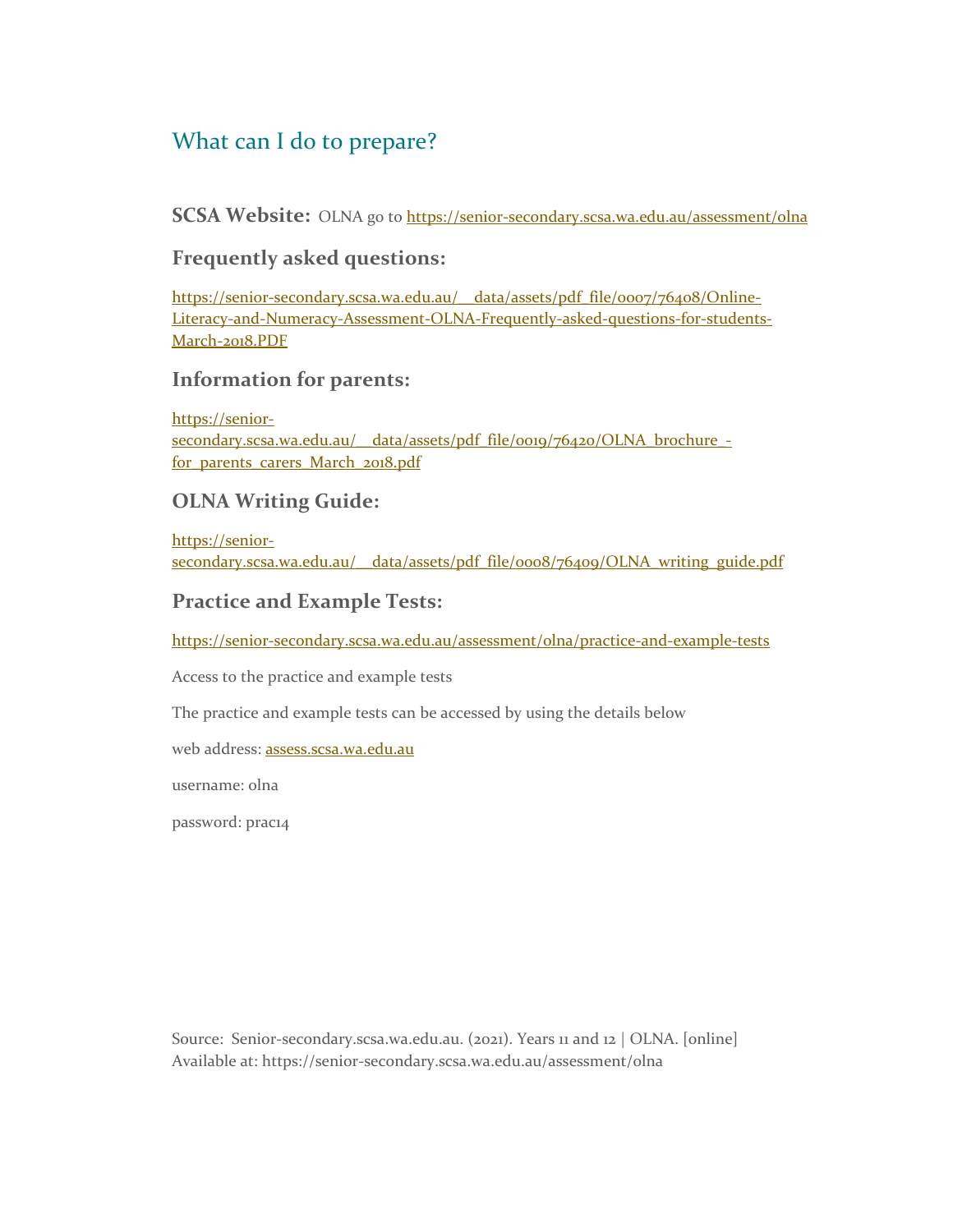## Appendix C: Sample Elective Choices Form

### **YEAR 11 – 2023 ELECTIVE CHOICES FORM**  *LỚP 11 – NĂM 2023 ĐƠN ĐĂNG KÝ MÔN HỌC TỰ CHỌN*  **Semester commencing January 2023**  *Học kỳ bắt đầu từ tháng 01 năm 2023*

If you are currently in Year 10, or New Year 11, next semester starting you will be in Year 11. Nếu học sinh đang học lớp 10 hoặc học lớp 11 mới, thì sang học kỳ tới các em sẽ vào lớp 11 chính thức. It is now time for students to choose elective courses. *Hiện nay các học sinh phải chọn môn học*  Date: ........................

*Ngày:* 

*Họ và tên học sinh: Lớp* 

Student's Name: ............................................................................ Current Form Class: .......................

**Please fill out the elective choices form over leaf.** 

*Xin vui lòng hoàn thành đơn đăng ký môn học tự chọn (02 trang)* 

Note: Optional Courses will be offered subject to a minimum of 8 students per course. Lưu ý: Nhà trường sẽ chỉ tổ chức lớp học môn tự chọn với sĩ số học sinh đăng ký tối thiểu là 08 học sinh/môn học tự chọn.

WACE Requirements in brief: Achievement of at least 14 C grades or higher in Year 11 and Year 12 units, including at least 6 C grades in Year 12 units. Completion of at least four Year 12 ATAR courses. Achievement of the literacy and numeracy standards (OLNA). Tóm lại, Yêu cầu của WACE: Đạt ít nhất 14 điểm C trở lên trong các đơn vị Lớp 11 và Lớp 12, bao gồm ít nhất 6 điểm C trong các đơn vị Lớp 12. Hoàn thành ít nhất bốn khóa học ATAR Lớp 12. Đạt được các tiêu chuẩn về đọc và viết (OLNA).

Signed and Approved by Parent: Signed by Student Signed by Student *Phụ Huynh đồng ký và ký tên*  $\blacksquare$   $\blacksquare$   $\blacksquare$   $\blacksquare$   $\blacksquare$   $\blacksquare$   $\blacksquare$   $\blacksquare$   $\blacksquare$   $\blacksquare$   $\blacksquare$   $\blacksquare$   $\blacksquare$   $\blacksquare$   $\blacksquare$   $\blacksquare$   $\blacksquare$   $\blacksquare$   $\blacksquare$   $\blacksquare$   $\blacksquare$   $\blacksquare$   $\blacksquare$   $\blacksquare$   $\blacksquare$   $\blacksquare$   $\blacksquare$   $\bl$ 

**Please give the completed form to your Form Teacher by no later than Monday 3rd October 2022** 

.................................................................... ..............................................

*Xin vui lòng hoàn thành và nộp lại cho giáo viên chủ nhiệm trước thứ hai ngày 03 tháng 10 năm 2022.*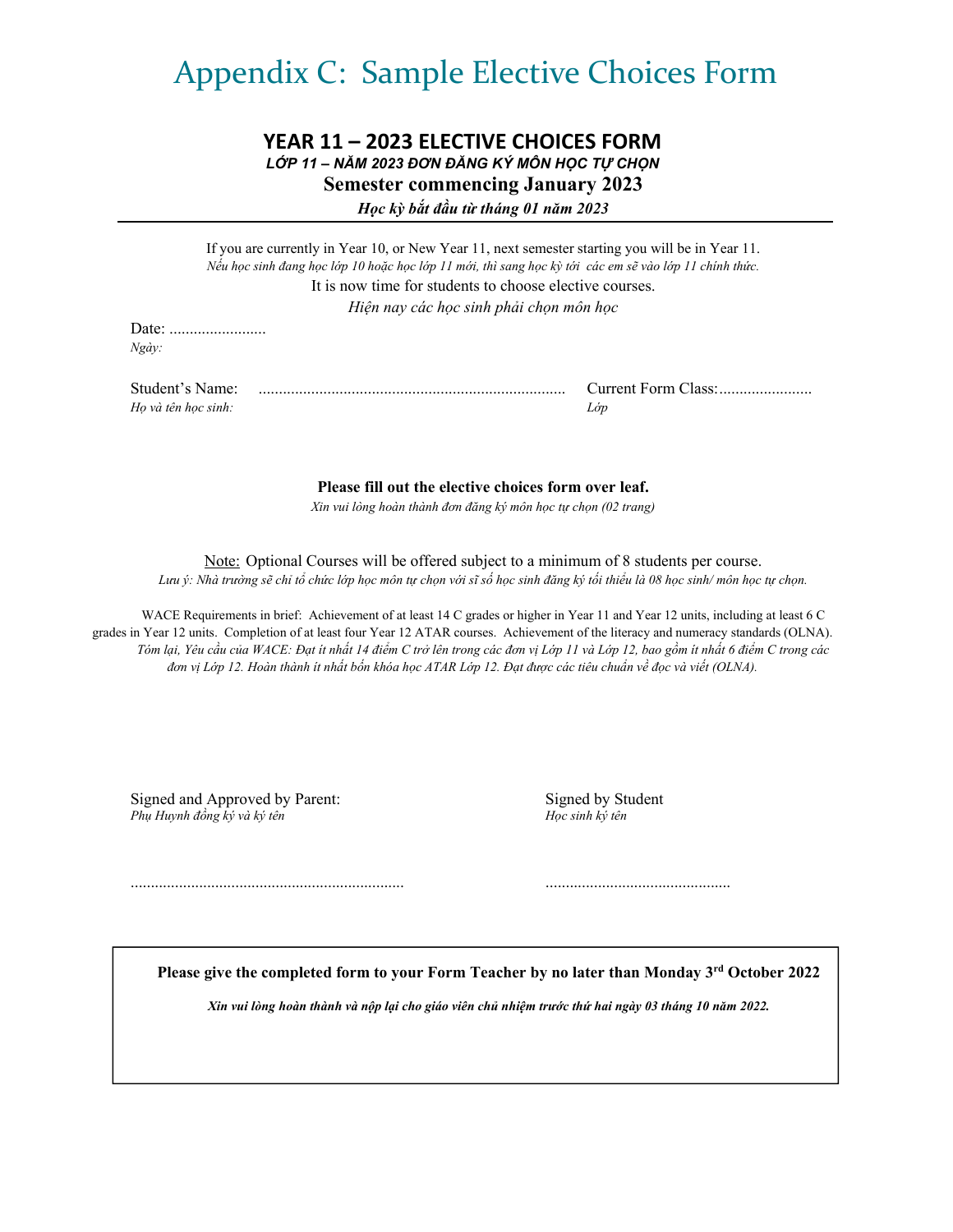| Ho và tên học sinh | Ngày sinh |
|--------------------|-----------|

*1.* Place a number from 1 to 4 in the boxes of the electives, in the order of preference that you wish to study them next semester. (You **must** select four (4) courses. We will then decide on 3 courses for next semester depending on the courses being made available, based on total student selections) Hoc sinh đánh số từ 1 đến 4 theo thứ tư ưu tiên vào ô các môn hoc tư chon mà hoc sinh sẽ chon hoc vào hoc kỳ sắp tới. (Học sinh phải chọn 4 môn học. Sau đó, Nhà trường sẽ xem xét và quyết định 03 môn học tự chọn cuối cùng *cho học sinh dựa trên số lượng lớp và số lượng học sinh)* 

 **ATAR GENERAL** 

| Business Management and Enterprise (Quản trị kinh doanh)  Luim OR |
|-------------------------------------------------------------------|
|                                                                   |
|                                                                   |
|                                                                   |
|                                                                   |
|                                                                   |
|                                                                   |
|                                                                   |

2. Please **CIRCLE your** Mathematics **course preference:** (The final choice will be based on your performance and total student selections). If you choose Specialist, you must also be enrolled in Methods.

 **Essentials (General) Applications (ATAR) Methods (ATAR) Specialist (ATAR)** 

3. Please **CIRCLE your English** course **preference:** (The final choice will be based on your performance and total student selections).

 **EALD (General) EALD (ATAR) English (ATAR)** 

| Office Use Only: |             |             |                      |
|------------------|-------------|-------------|----------------------|
| <b>ENGA</b>      | <b>ELDA</b> | <b>ELDG</b> |                      |
| <b>MATE</b>      | MATA        | MAM         | <b>MAM &amp; MAS</b> |
|                  |             |             |                      |